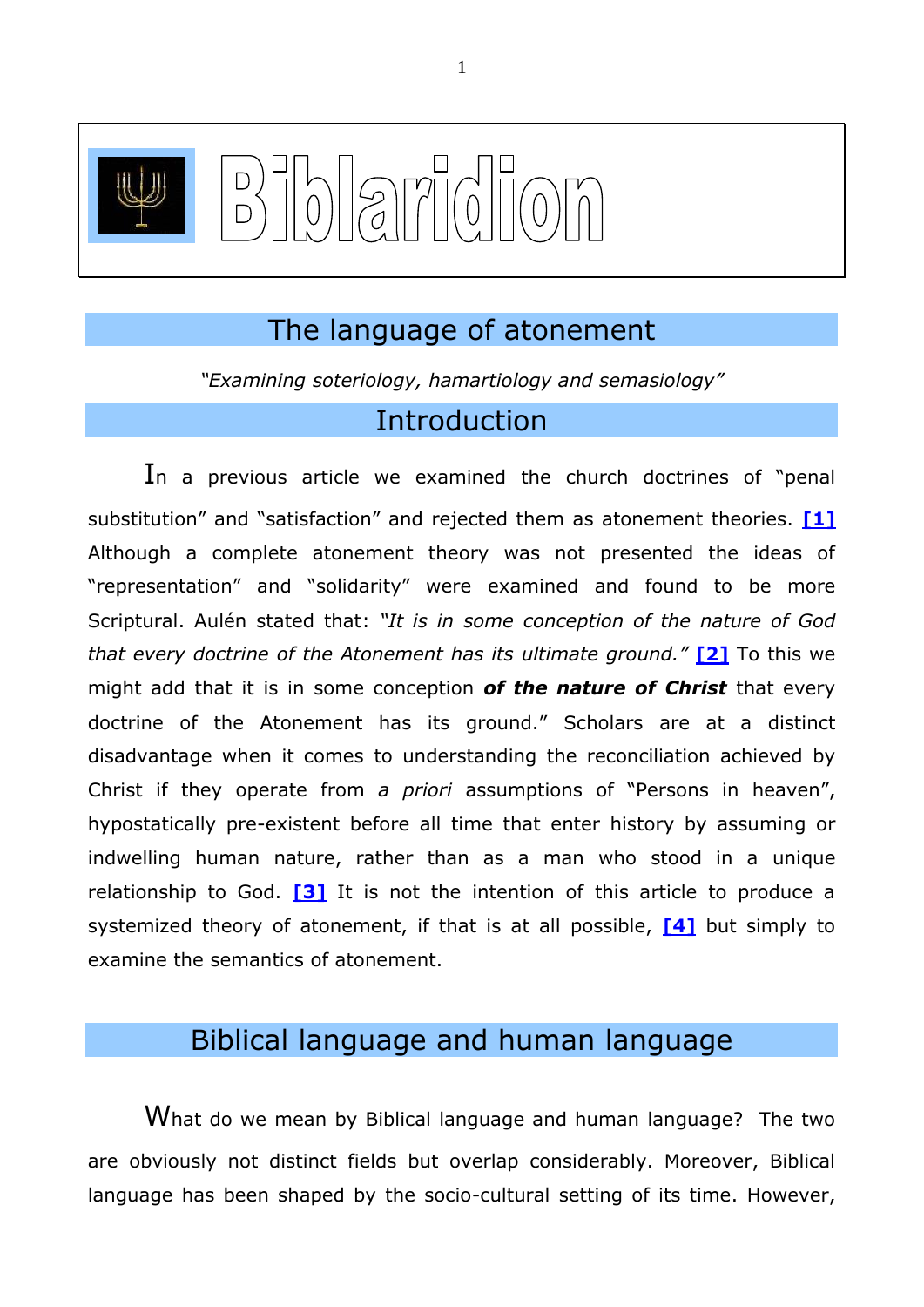the Bible is unique not in that it employs the language, metaphor and myth of its milieu, but in that it transforms it and infuses it with new meaning, thereby producing its own distinctive idiom. This increases the difficulties for exegetes, who are already operating through the medium of ancient languages that have also evolved through time. Of course, good textual criticism combined with responsible exegesis can overcome many of these difficulties – but the exegete must beware of imposing meanings and theories on texts that they cannot bear.

# <span id="page-1-0"></span>Flesh and Blood

There are, broadly speaking, four atonement theories, **[\[5\]](#page-23-2)** they are derivative; that is to say, they attempt to interpret and systemize what Scripture teaches on sin and atonement. Perhaps the best known is Augustinian with its concepts of "original sin" and concupiscence. All these theories have elements of truth but often they operate at extremes of the spectrum –offering different views of human nature, sin and atonement. They also develop their own, often unbiblical, conceptual language such as depravity, degradation and so forth, particularly Augustinian theory which holds to ontic degradation. Here then is an attempt, *not* to offer a complete working atonement theory, but to examine the Biblical language afresh and to offer tentative conclusions and possibly new perspectives.

<span id="page-1-1"></span>We commence with the expression "flesh and blood" as this is used to describe the nature of man and the nature of Christ: "forasmuch then as the children (those whom God hath given him; v.13) are partakers of flesh and blood, he took part of the same (flesh and blood)….he also shared….he also himself likewise shared the same flesh and blood" (Heb.2:14). The author to the Hebrews could hardly be more emphatic in his declarations that Jesus shared the same nature as us. In fact it becomes the touchstone of true Christianity; "Every Spirit **[\[6\]](#page-24-0)** that confesseth not that Jesus Christ is come in the flesh is not of God: and this is that spirit of antichrist" (1 John 4:3). Most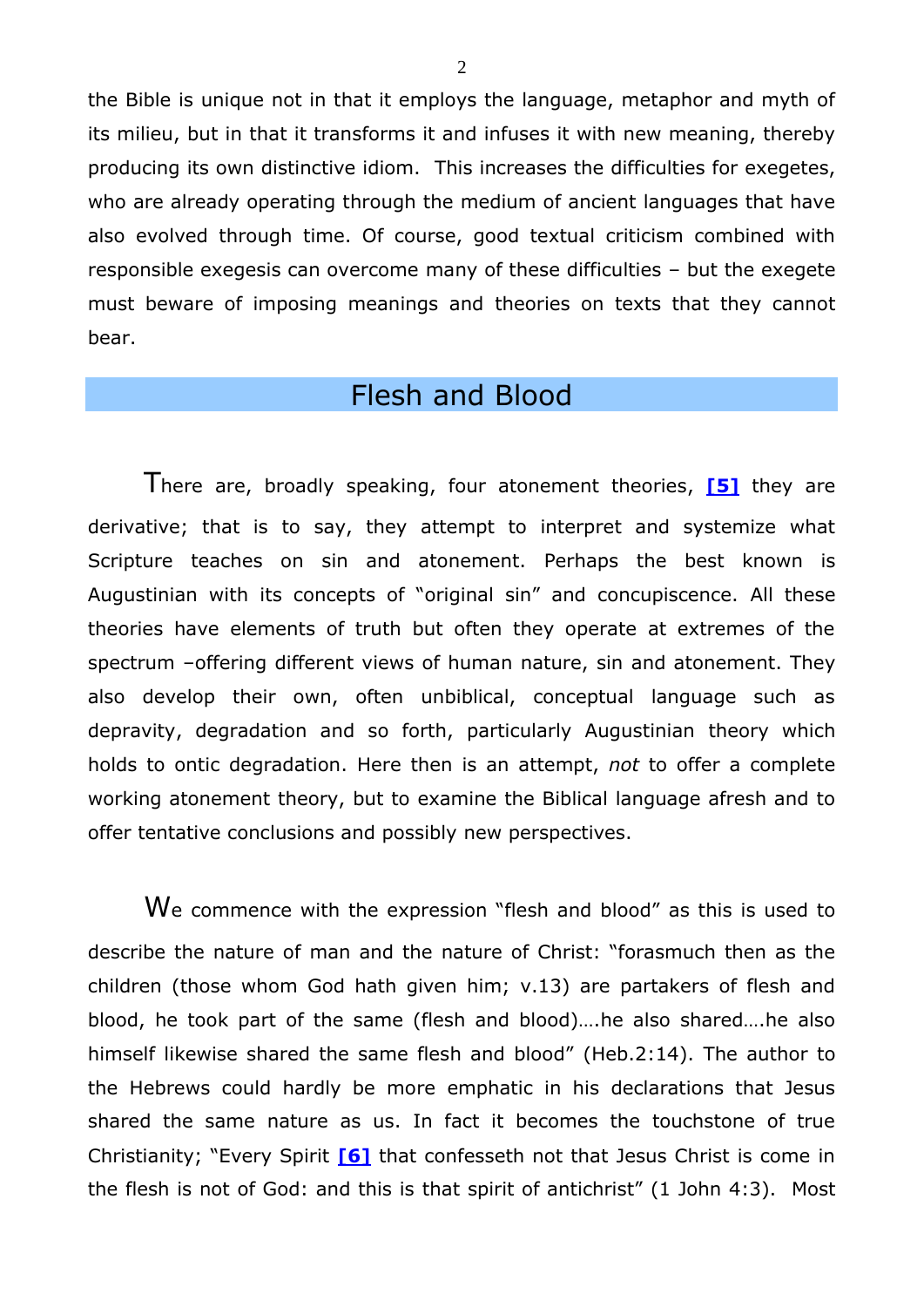<span id="page-2-0"></span>commentators suppose that John is contesting a Docetic-like Christology whose closest parallels are the earliest forms of Gnosticism proper which probably emerged round about the turn of the first century AD (cf. I John 4:2f; 5:6 with Ignatius, *Magn*.1:2; *Smyrn*.1-3; 5:2). **[\[7\]](#page-24-1)** Whatever false doctrine was being refuted, it is clear, that Jesus' nature is the same as ours *–"flesh and blood."* This was not someone "playacting" at being human, nor was it a temporary participation in humanity by being "clothed on" with human nature, a pre-existent "spirit" foregoing divine privileges and being "incarnated" as flesh. **[\[8\]](#page-25-0)**

<span id="page-2-1"></span>What then does "flesh and blood" mean in Scripture? In the N.T. it is usually idiomatic for human nature. It is the antithesis of Spirit; *"the flesh lusteth against the spirit"* (Gal.5:7) it is weak (Matt.26:41) unprofitable (John 6:63) perishable (1 Pet.1:24) sinful (Rom.8:3) judgmental (John 8:15) and limited (Mtt.16:17) and therefore it cannot please God (Rom.8:8) or inherit the Kingdom (John 3:5-8). The primary idea is one of weakness and of pleasing self rather than of ontological depravity. Describing Paul's use of the word "flesh," for instance, James Dunn writes: Translations like "unspiritual nature" and "sinful nature" give a misleading and falsely dualistic overtone to Paul's usage. Flesh for Paul was neither unspiritual nor sinful. The term simply indicated and characterized the weakness of a humanity constituted as flesh and always vulnerable to the manipulation of its desires and needs as flesh. **[\[9\]](#page-25-1)**

<span id="page-2-2"></span>During his ministry Christ was approached by a rich young man, who introduced his question to Jesus with the words "Good Master." The rich young man was no doubt sincere in asking his question of Jesus as the "Master" (*didaskalos*), or teacher – He recognized Jesus as a fundamentally "good man", therefore it was natural to ask this "good teacher" what "good things" he ought to do; *"what good thing shall I do, that I may have eternal life?"* Christ responded with; *"Why callest thou me good (agathos)? There is none good but*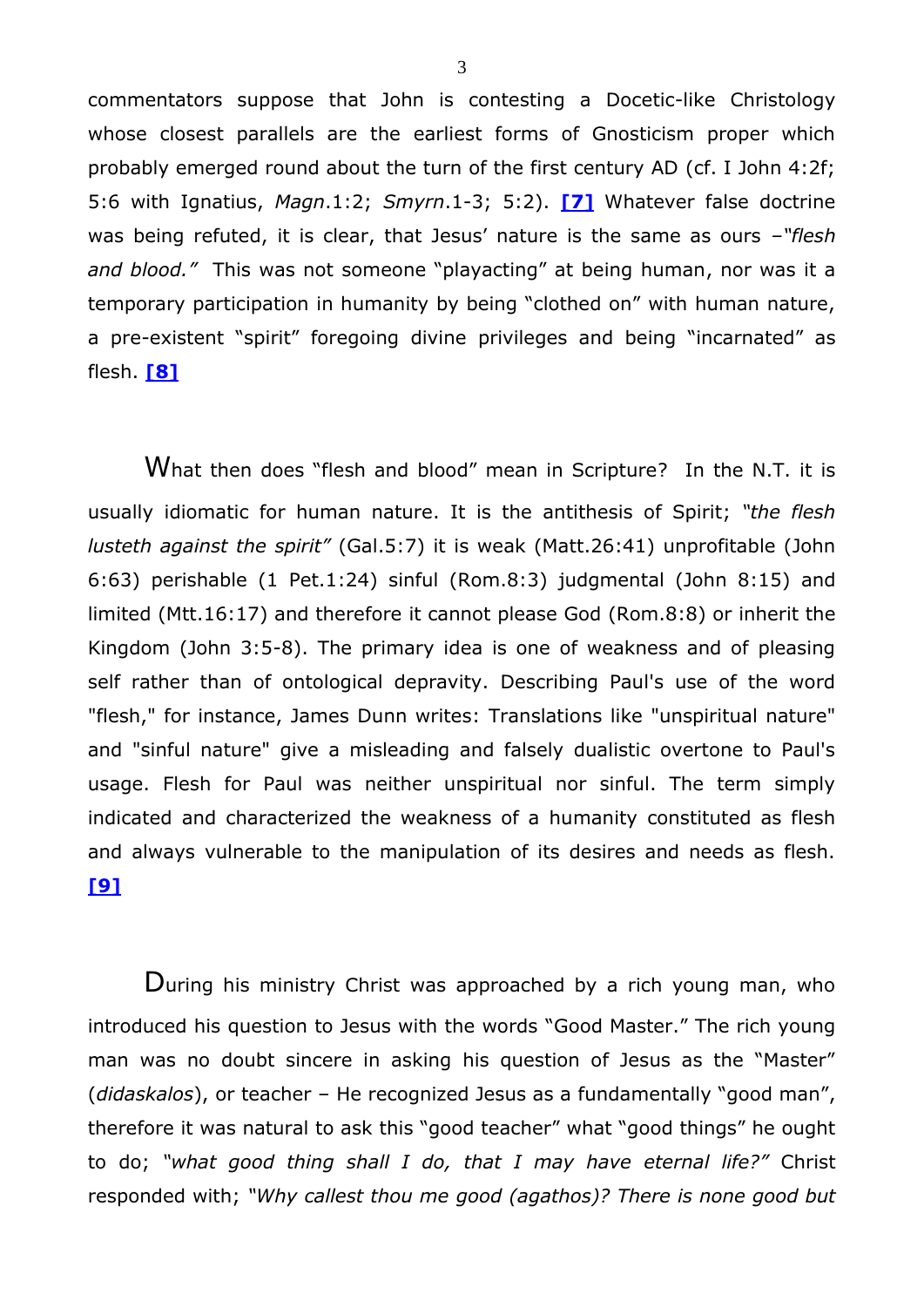*one, that is, God"* (Matt.19:17). This allows us to view Jesus' perception of his own humanity, he no doubt had the penitentiary Psalm 25 in mind*; "Good and upright is the LORD: therefore will He teach sinners in the way"* (v.8). God was therefore the "teacher" and even Jesus himself could do nothing that had not first been taught or observed from the Father: *"The Son can do nothing of himself, but what he seeth the Father do: for what things soever he doeth, these also doeth the Son likewise. For the Father loveth the Son, and sheweth him all things that himself doeth: and he will shew him greater works than these, that ye may marvel"* (John 5: 19, 20). Jesus identifies himself totally with the "sinner" who needs teaching by God – Hebrews says that he *"learned obedience by the things which he suffered"* (5:8). Jesus acknowledges that his own nature is not "good", (yet, there is still a manifest difference see note 21) but can this bear the weight of ontological depravity – a metaphysic of sin? The word *"good"* is used as an assessment by God after each of his creative acts and *"very good"* for the completed work in Genesis 31:1. However, this was pre-fall; the assessment of whether something in creation is "good" or not, rests ultimately with the creator. The divine verdict on the Son at the commencement of his ministry was; "*houtos eimi ho huios egO ho agapEtos en hos eudokeO"* – "this is my beloved Son, in whom I am well pleased" (Matt.3:17). However, this was not a pronouncement on his nature but on his conduct.

<span id="page-3-0"></span>The prominent Protestant reformer, Martin Luther, taught that the prophets of the Old Testament foretold, *"that Christ should become the greatest transgressor, murderer, adulterer, thief, rebel, and blasphemer, that ever was or could be in the world."* He alleged that the Lord lost his innocence at Calvary, and died as a sinful being. **[\[10\]](#page-25-2)** This interpretation has Jesus virtually *becoming* a sinner on the cross (and therefore a substitute for us) and is usually supported by passages such as 2 Corinthians 5:21, Hebrews 9:28, and 1 Peter 2:24. The next section will examine some of these difficult passages before proceeding with our investigation.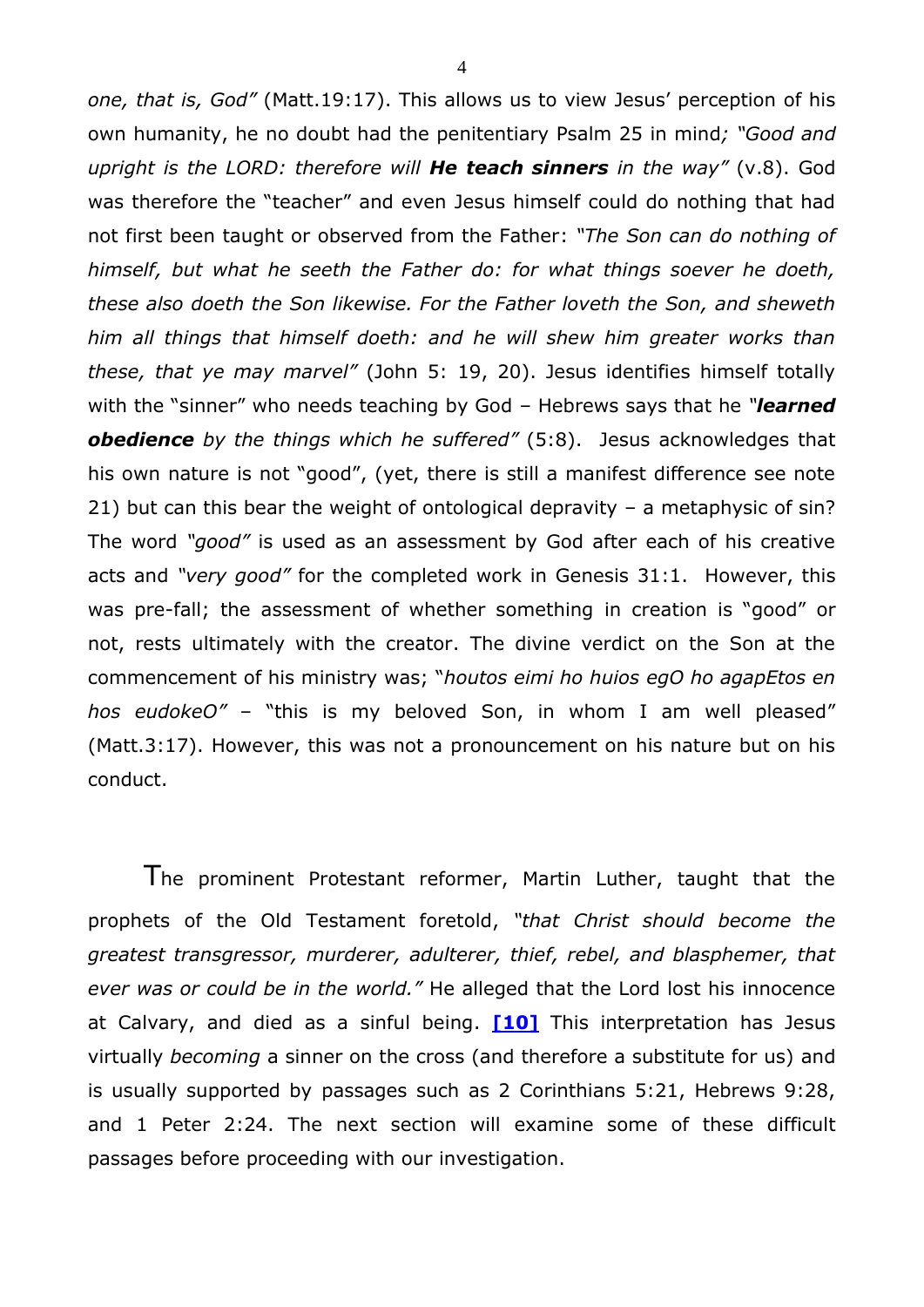## Made sin or made a sin-offering?

God made him who had no sin to be sin **[a]** for us, so that in him we might become the righteousness of God.

|           | Footnotes: NIV translation: [a] 2 Corinthians 5:21; "Or be a sin |  |  |  |  |
|-----------|------------------------------------------------------------------|--|--|--|--|
| offering" |                                                                  |  |  |  |  |

| <b>TON</b><br>ho.<br>THE-One |                              | <b>MH</b><br>mE.<br>NO. |                                   | <b><i>THONTA</i></b><br>ginOskO<br><b>KNOWING</b>                                   |           | <b><i>AMAPTIAN</i></b><br>hamartia<br>missing<br>sin. |      | <b>YTEP</b><br>huper<br><b>OVER</b><br>for-the-sake-of |                | <b>HMCDN</b><br>egO.<br>US. |           | <b>AMAPTIAN</b><br>hamartia<br>missing<br>sin. | <b>ETTOIHCEN</b><br>poieO<br>DOES.<br>he-makes |  |
|------------------------------|------------------------------|-------------------------|-----------------------------------|-------------------------------------------------------------------------------------|-----------|-------------------------------------------------------|------|--------------------------------------------------------|----------------|-----------------------------|-----------|------------------------------------------------|------------------------------------------------|--|
|                              | t Acc Sam                    |                         | Part Neg v_2Aor Act Ptcp Acc Sq m |                                                                                     | n Acc Sqf |                                                       | Prep |                                                        | pp 1 Gen Pl    |                             | n Acc Saf | v Aor Act Ind 3 Sq                             |                                                |  |
| hina l                       | INA HMEIC<br>-eaO<br>THAT WE |                         | ginomai                           | ΓΕΝΦΜΕΘΔ<br>dikaiosunE<br>MAY-BE-BECOMING<br><b>JUSTice</b><br><i>righteousness</i> |           | ΔΙΚΑΙΟΣΥΝΗ ΘΕΟΥ<br>theos<br>OF-God                    |      |                                                        | EN<br>en<br>IN | AYTW<br>autos<br>Him        |           |                                                |                                                |  |
|                              |                              |                         |                                   | Conj pp 1 Nom Pl v 2Aor midD Sub 1 Pl n Nom Sq f                                    |           |                                                       |      |                                                        |                | n Gen Sq m Prep pp Dat Sq m |           |                                                |                                                |  |

<span id="page-4-1"></span><span id="page-4-0"></span>Can this verse bear the dogmatic soteriology often inferred from it? Does it speak of sin in an ontological or cultic sense? Is it a substitutionary – penal exchange imputed to Christ as developed by Anselm's satisfaction doctrine, **[\[11\]](#page-26-0)** or is it of a representative-symbolic character? The translation *"a sin offering for us"* suggests a substitutionary exchange, but this is no more than a translator's paraphrase of *'huper egO harmatia poieO.'* Although the Hebrew MT does not differentiate between 'sin' and 'sin offering' the Greek LXX used *"peri hamartias"* (ie, 'concerning sin' or 'for sin') to indicate a 'sinoffering.' The N.T. most probably follows the Septuagint method of differentiation **[\[12\]](#page-26-1)** and the revisers were therefore justified in changing *"for sin"* to *"as an offering for sin"* in Rom 8:3, and wherever else *"hamartias"* is found with the preposition *"peri"* to indicate a *'sin-offering.'* The more direct *'made sin'* is therefore preferable; particularly as it would be incongruous to render *hamartias* in two different senses in *the same verse* (sin and sinoffering). It would also upset the symmetry of the verse as "made sin" is the antithesis of *"made (or becoming) righteous."*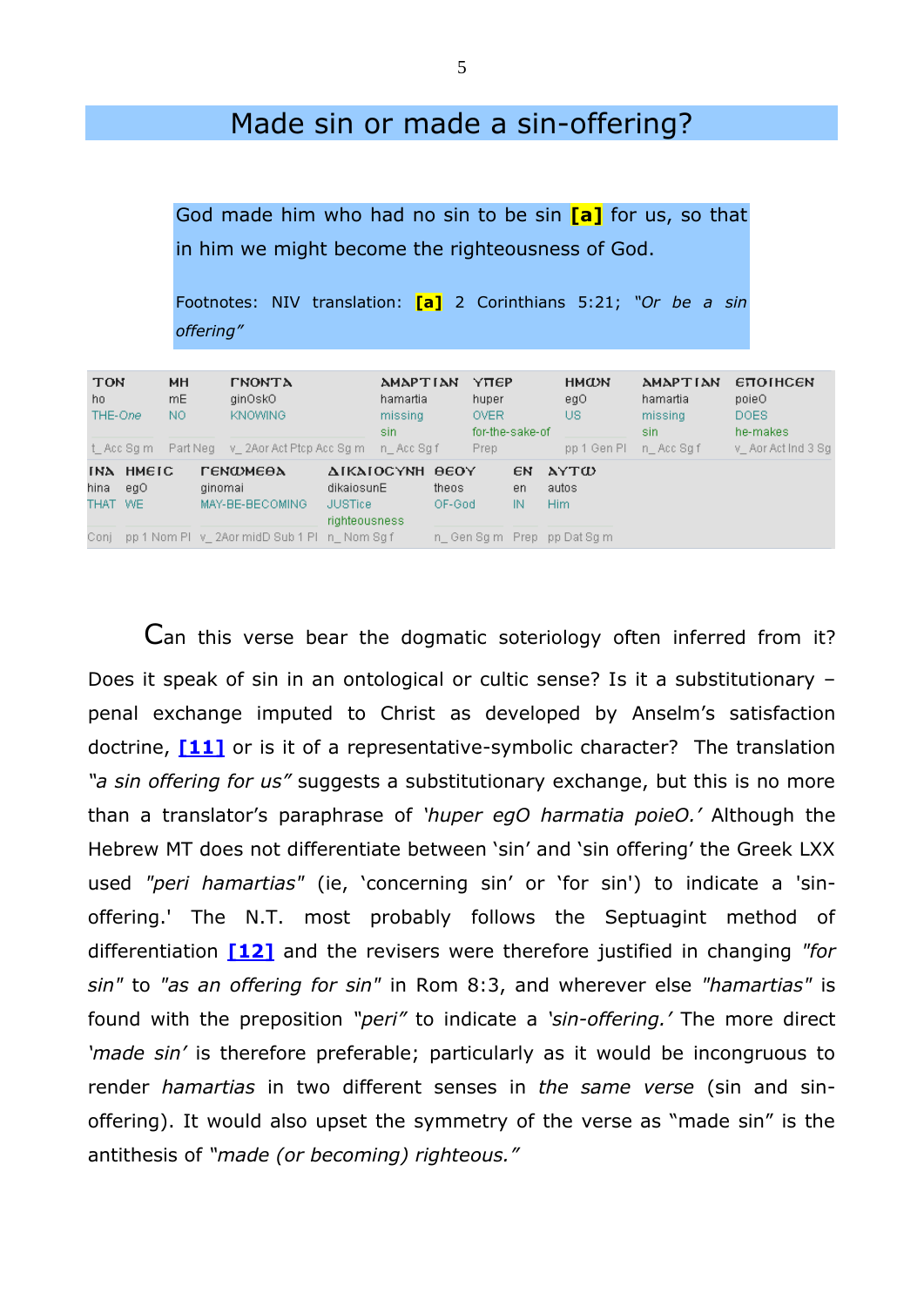N. T. Wright, in his paper *"On Becoming the Righteousness of God"* observes that; "The verse has traditionally been read as a somewhat detached statement of atonement theology: we are sinners; God is righteous, but in Christ what Luther called a "wondrous exchange" takes place, in which Christ takes our sin and we his "righteousness." He suggests that the righteousness is God's own, rather than a righteousness that he gives, reckons, imparts, or imputes to human beings" rather than a status or quality which, though relating to God in some way, is predicated of humans. "The righteousness does indeed remain God's; but this "righteousness" never leaves behind the allimportant sense of *covenant faithfulness*. There is thus, I contend, an excellent case to be made out for reading the phrase as a clear Pauline technical term meaning "the covenant-faithfulness of [Israel's] God." Wright contextualizes the argument and places it firmly in Paul's larger defence of his apostolic ministry, acting as an ambassador of the New Covenant. **[\[13\]](#page-26-2)**

<span id="page-5-1"></span>Wright's suggestion to read *"righteousness"* as "covenant faithfulness" is reinforced by the O.T. use of *"mercy and truth"* as technical terms for the covenant (Micah 7:20). With this understanding in view, it is possible that "made sin" should be understood in the sense of "being made a curse for us" (Gal.3:13). **[\[14\]](#page-27-0)** The contrast is then between the law-covenant that brings sin and death (and made Jesus accursed) and the Abrahamic covenant that imputes righteousness. God *does* impute righteousness but sin is never imputed. **[\[15\]](#page-27-1)** This fits with Paul's broader theology – it is essentially the law that makes sinners; *"for without the law sin was dead"* (Rom.7:8). Jesus therefore represents sin (made sin) in the same way that the lifted up serpent represented human sinfulness. **[\[16\]](#page-28-0)**

> <span id="page-5-3"></span><span id="page-5-2"></span>So Christ was once offered to bear the sins of many; and unto them that look for him shall he appear the second time without sin unto salvation. (Heb.9:28)

<span id="page-5-0"></span>6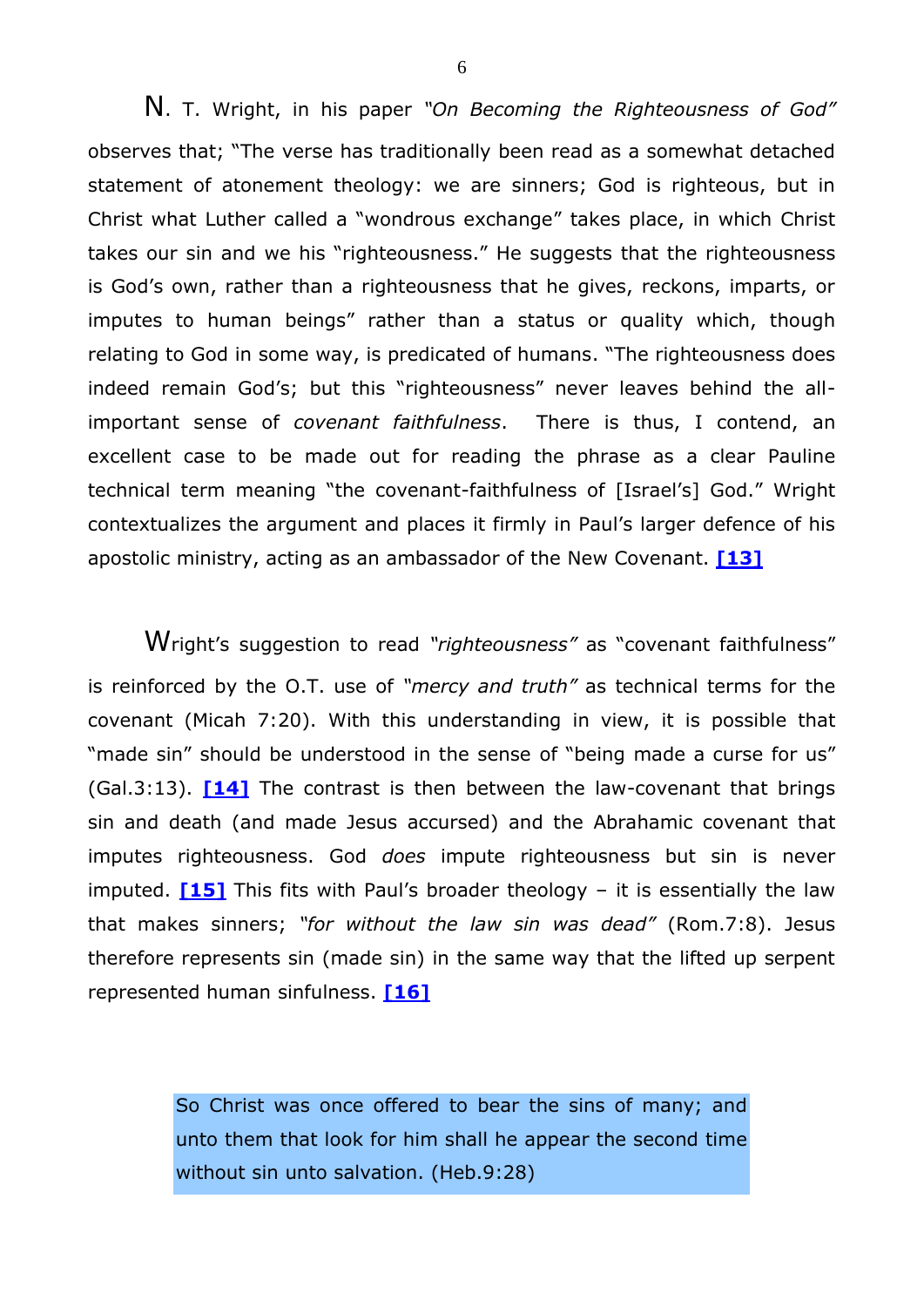This verse also purports to support substitutionary atonement, moreover, the last clause seems to suggest that the second appearance of the Messiah will be "without sin." However, the thrust of the argument in the previous verses point the reader to the absolutely unique character of the Lord's sacrifice; *"now once in the end of the world"* (v.26), this in contrast with the repeated need for propitiation under the law; *"every year with blood of others"*(v.25). Hebrews is stressing the matchless *one off* – distinctive *once*  for all nature of the event. It is the definitive sacrifice, the one that places all the others in context, the one that the law pointed towards and foreshadowed. The same argument is continued in verse 28; *"once offered"* - - in other words sin has already been dealt with - - defeated definitively and completely in Christ's first advent. Hebrews assures the reader that the Messiah's secondadvent is about salvation, not to deal with sin (without sin). Most of the modern translations follow the same contextual argument when they paraphrase the verse:

> So also Christ died only once as a sacrifice to take away the sins of many people. He will come again but not to deal with our sins again. This time he will bring salvation to all those who are eagerly waiting for him. (NLT)

> So Christ was offered once to bear the sins of many. To those who eagerly wait for Him He will appear a second time, apart from sin, for salvation. (NKJV)

> So Christ also, having been offered once to bear the sins of many, will appear a second time for salvation without {reference to} sin, to those who eagerly await Him. (NASB)

> So Christ, having been offered once to bear the sins of many, will appear a second time, not to deal with sin but to save those who are eagerly waiting for him. (RSV)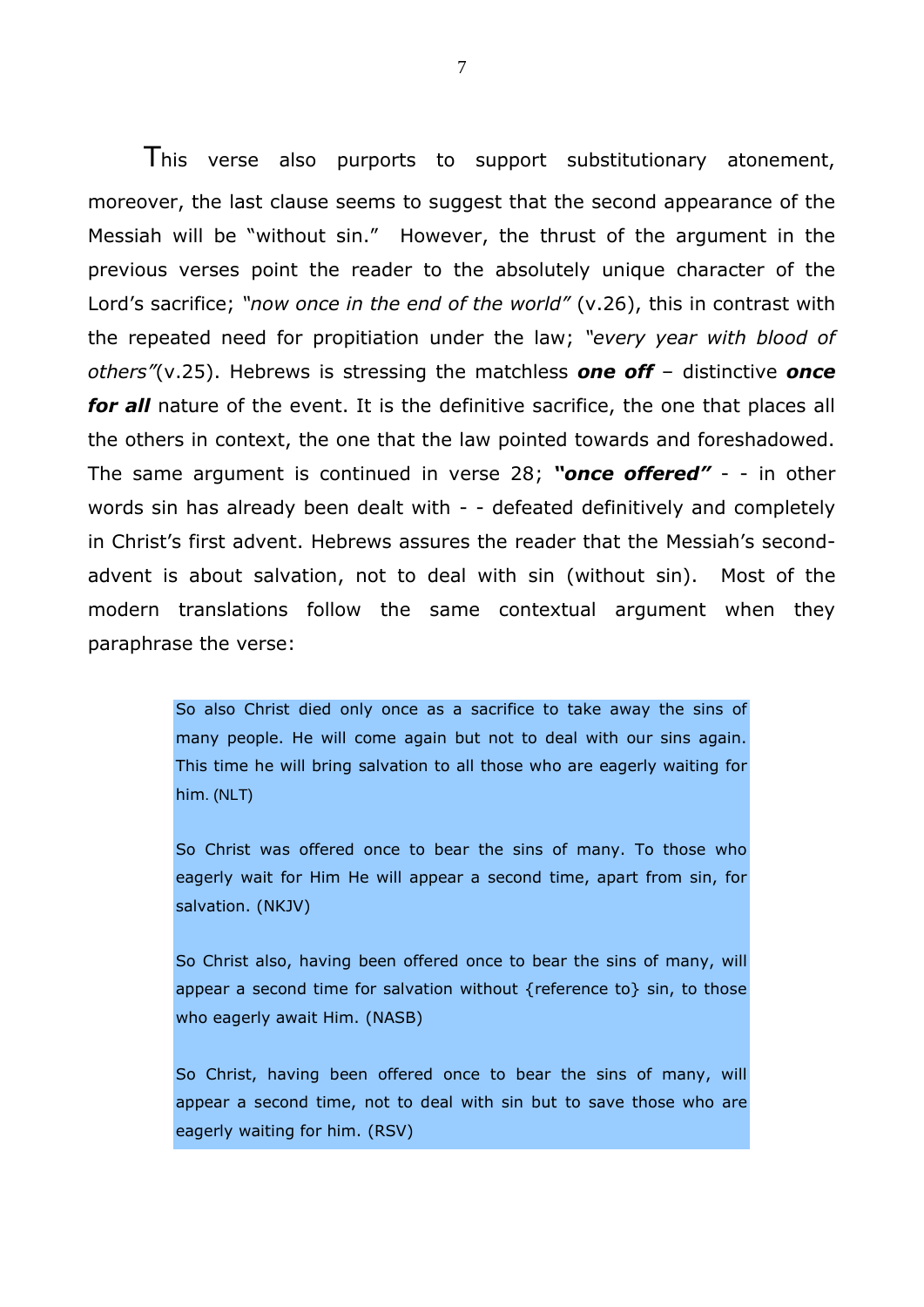Despite protestations to the opposite, this verse says nothing about the nature of Christ and everything about his mission. The Lord Jesus Christ put away sin permanently by a sacrifice which needs no repetition. How did Jesus "bear the sins of many"? In Pauline theology it points towards Jesus bearing the curse of the law, fulfilling all the types and shadows of animal sacrifice, all the consequences of sin (pain, humiliation, separation from God and finally death); bearing Adamic nature and therefore becoming a new federal head. He is a new creation, a new representative man and the fulfillment of covenant faithfulness for all those who associate themselves with him.

> Who his own self bare our sins in his body **[a]** upon the tree, that we, having died unto sins, should live unto righteousness. (1 Pet.2:24)

**Footnote RSV: [a]** *carried up….. to the tree*

The formulaic expressions in 1 Peter 2:24 are almost creedal in their presentation. They bear resemblances with the Pauline theology of 2 Colossians 14, where it is not the *"body"* but the *"handwriting of ordinances"* that is nailed to the tree:

> Blotting out the handwriting of ordinances (Grk. *dogma*) that was against us, which was contrary to us, and took it out of the way, nailing it to his cross. (Col.2:14)

The apostle employs the unusual expression *"airO ek ho mesos"* – literally, "has lifted out the midst" (translated as; took it out the way). It is obviously intended as a play on **Moses**. The law (tables of stone) was preserved inside the ark under the mercy seat (in the 'midst' of the cherubim) – which was sprinkled with blood on the Day of Atonement in order to blot out the peoples sins. For Paul (and for Peter), *"baring our sins in his body"* is the equivalent to nailing the law to the tree. The argument seems to be that although he fulfilled the law perfectly he was nevertheless condemned (accursed) by that same law –thus demonstrating its deficiency and its inability to save. In other words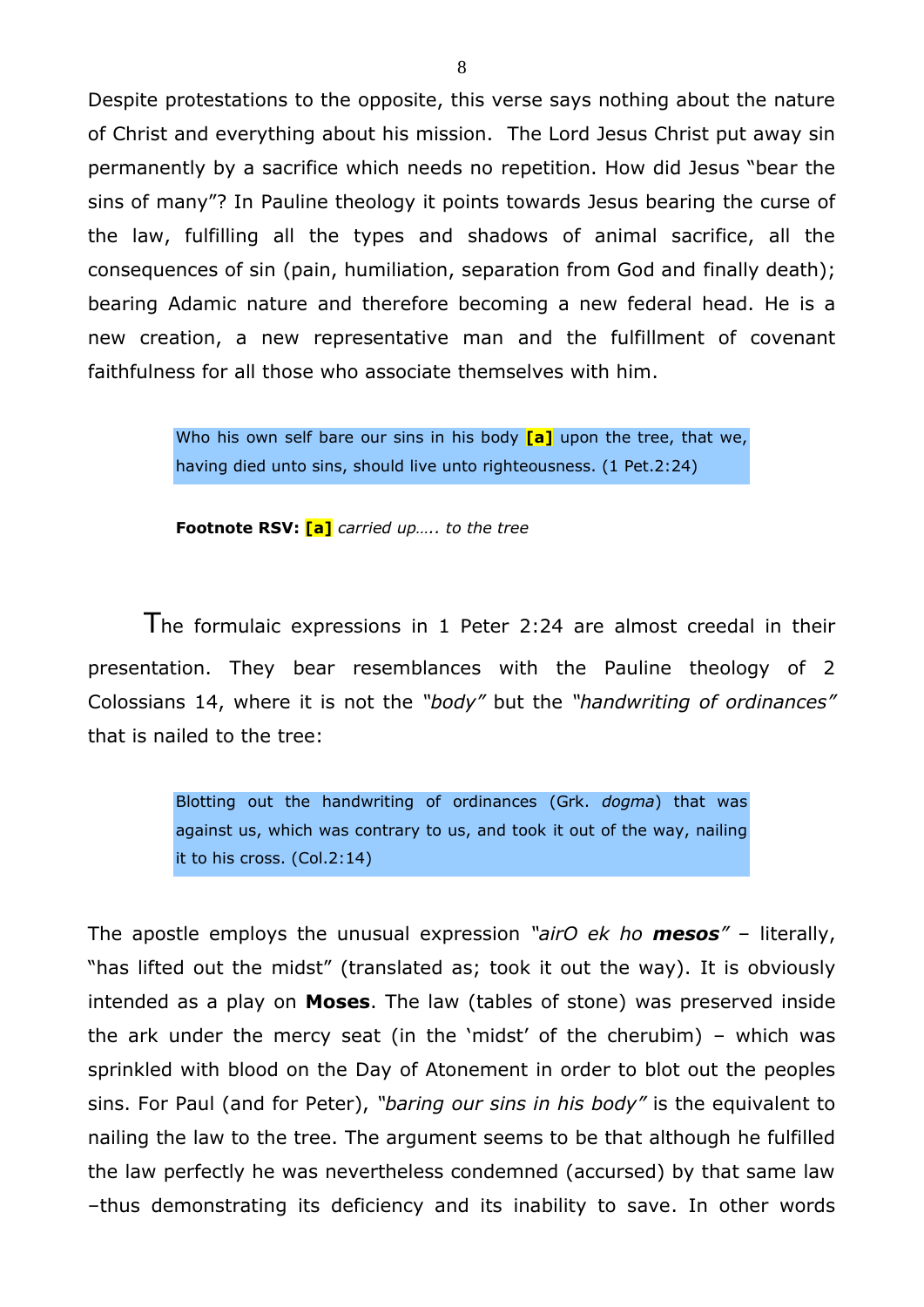Jesus exposed the flaw in the law, but this was only possible because although he shared our nature he was "sinless." On this one occasion (and only on this occasion) was the law exposed – and therefore it was invalidated and abolished. Contrary to this we have the expression (in Peter); *"living unto righteousness"* - again, covenant faithfulness (the Abrahamic covenant) is in mind, namely the righteousness imputed to Abraham. It is therefore unlikely that these passages have anything to say about ontological depravity or substitution theology. However, we stand on firmer ground with Romans 8:3;

> For what the law could not do in that it was weak through the flesh, God, sending his own Son in the likeness of sinful flesh, and as an offering for sin, condemned sin in the flesh. (Rom.8:3 RV)

James Dunn comments as follows; "To fill out the picture of Paul's Adam Christology which is clearly emerging we need only briefly refer to Rom. 8.3 and the earlier passages Gal.4.4 and II Cor.5.21 (cf. Eph.2.14f). Romans 8.3 – 'God sending his own Son in the precise likeness of sinful flesh (*en homoiOma sarx hamartia*) and as a sacrifice for sin (*peri hamartia*) condemned sin in the flesh….' It is generally agreed that 'flesh' in Paul is not something evil in itself, but denotes man in his weakness and corruptibility. 'Sinful flesh' means therefore not sin-committing flesh, but flesh under the dominion of sin (cf.6.6; 7.14) –that is, man in his fallenness, man dominated by his merely human appetites and desires and in bondage to death (cf.7.5). So whatever *homoiOma* means exactly, the phrase 'precise likeness of sinful flesh' must denote Jesus in his oneness with sinful man, in his complete identity with fallen Adam. Likewise there is widespread agreement that *peri hamartia* alludes to the sin offering in the OT, so that again we most probably have a reference to Jesus' death. We have here therefore a form of Adam Christology merged with an understanding of Jesus' death in sacrificial terms. And once again it is specified that the way in which Jesus resolved the plight of sinful man was by or through his death – and again (8.4) it is indicated that his death made it possible for the Spirit to shape man according to God's intention (expressed in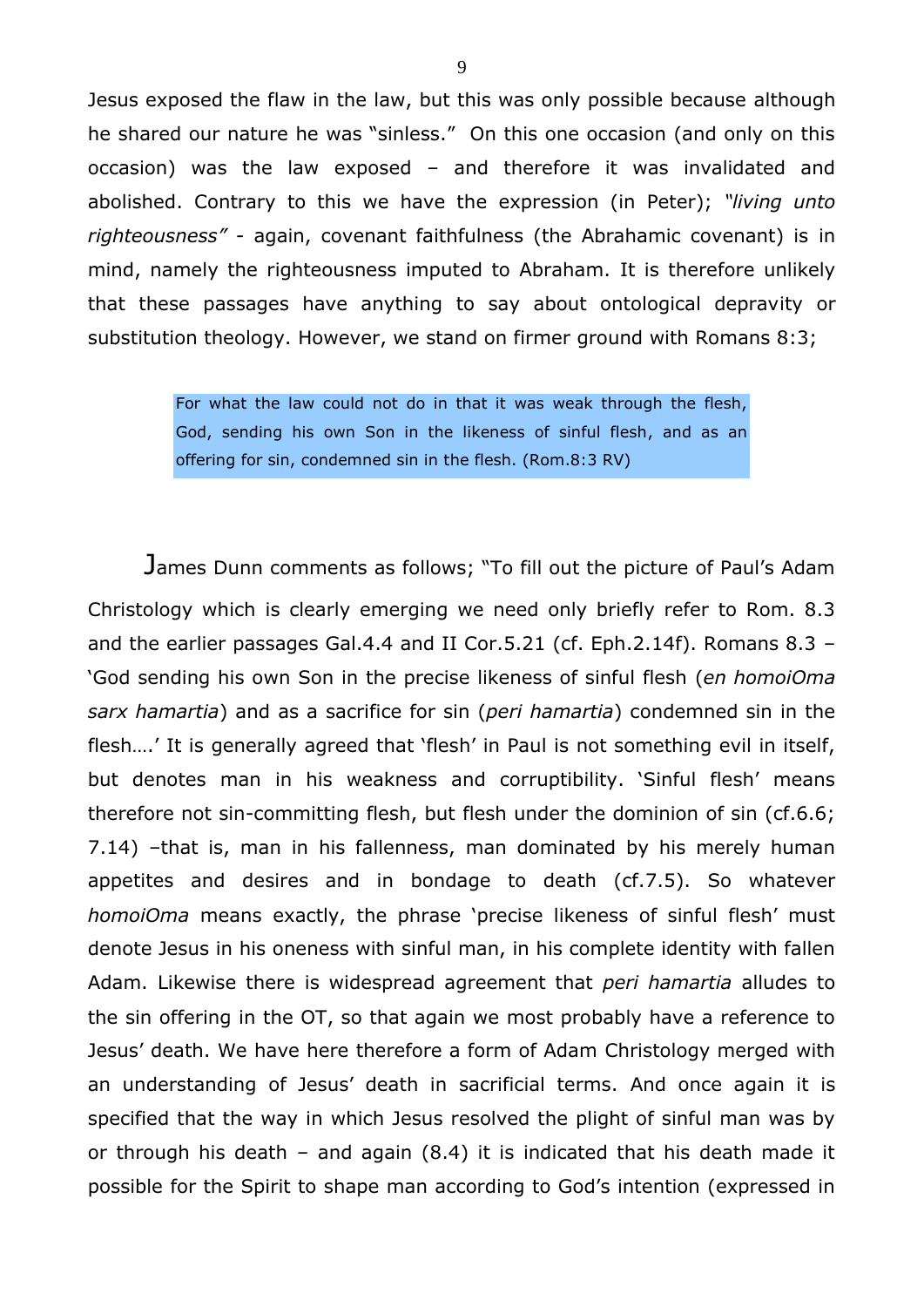law). In short, what we have here is an Adam Christology in which the later half is tacit (the risen Christ, the last Adam), and in which the emphasis falls on the first half, the oneness of Christ with the first Adam, fallen man." **[\[17\]](#page-28-1)**

## <span id="page-9-0"></span>Privation theology

In privation theology sin is not a *constitutive* aspect of fallen human nature. Sin is not attached to our nature as an alien substitute in the vacuum of lost righteousness. Sin is deprived human nature acting out of itself, rather than out of the Spirit. Without the Spirit, every human expression is bent; bent away from God and toward self. Leon O. Hynson observes; "Methodists usually denominate original sin in terms of positive corruption, the apparent addition of an ontic degradation. Arminius never doubts the corruption of every human being, but he expresses it in ethical and relational categories. Fallen man is without original righteousness, or the Holy Spirit (or sanctifying grace). To say that man is without the Spirit/sanctifying grace/original righteousness is not identical with the assessment that man is depraved, corrupt, diseased or degraded. The language of Arminius leads us to seek the soteriological answer in relational terms. That of the Reformers and Wesley requires a solution expressed more in ontological language." **[\[18\]](#page-28-2)**

<span id="page-9-1"></span>This approach has much to commend it, but once again it is only partly true. It is simply not the case that privation of the Spirit causes sin. The Lord had the Spirit without measure, yet was able to be tempted and therefore the possibility existed for him to sin (although he did no sin). Similarly, it was possible for those who had received the Spirit to apostatize (Heb.6:4-8). The Spirit, when applied to fallen man is always in opposition to the flesh (Gen.6:3). However, the relational –ethical aspect of man's sin does require closer investigation.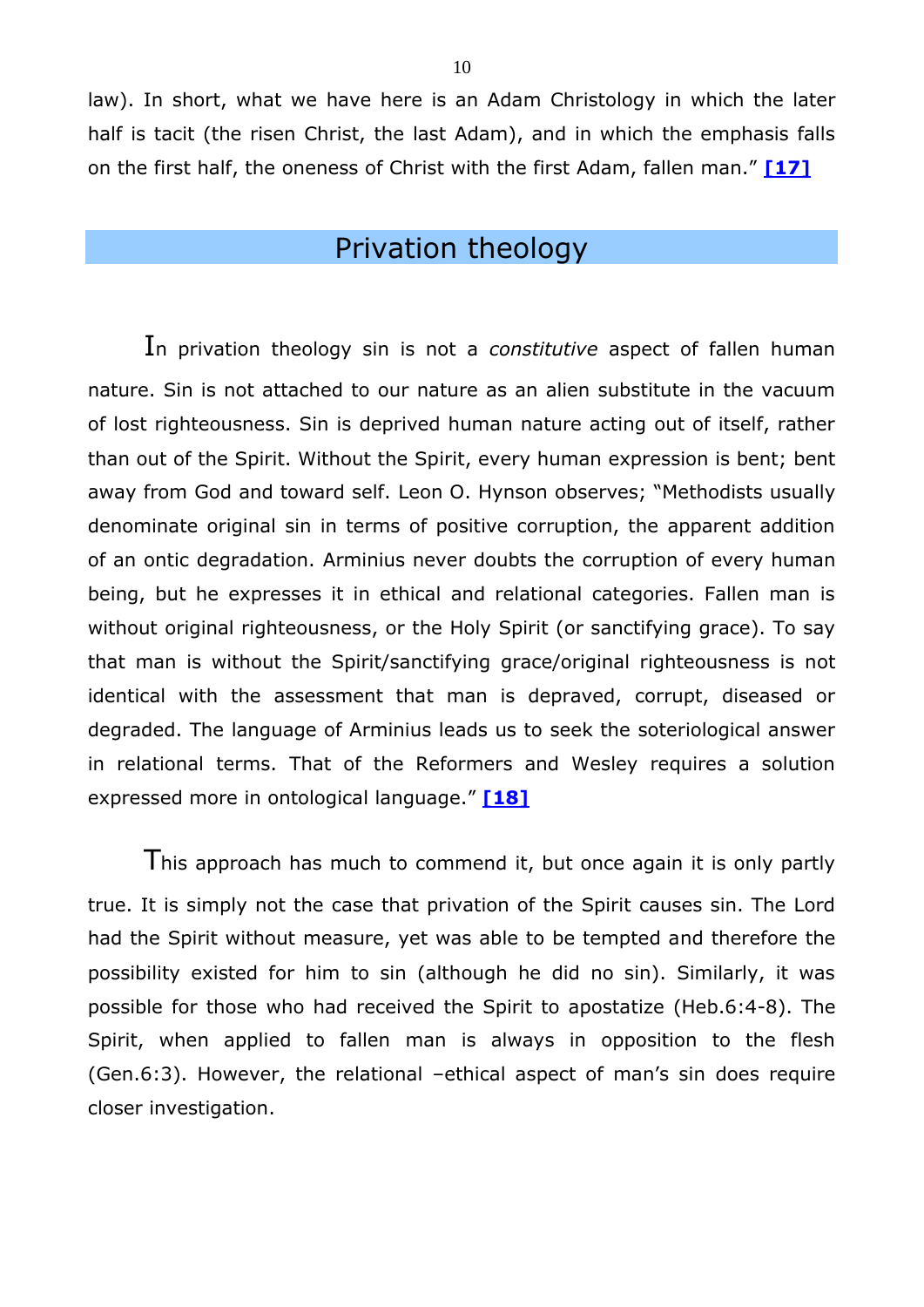# The Eden myth as a relational paradigm

Human beings are made in the image of God, and are animated by his breath, they share something of the divine but they are also earth (*adamah*) – a play on the Hebrew for redness (*edom*) and blood (*dam*). To be made in the image of God means that in someway we reflect his glory. After a similar fashion Eve was made to reflect the glory of her husband (1 Cor.11:7). She was made to alleviate his loneliness (Gen.2:18), So God created persons, male and female (Gen.1:27). In Luke's record we are informed that the elohim have no need to procreate, this indicates that gender is not part of that which their "image and likeness" portrays (Lk.20:35). However, Karl Barth believed that the purpose of creating them male and female is the definitive explanation of the image of God. This duality is a vital part of their being: humans are made for relationship, to compliment each other in love and fulfil each others deepest needs. *"Let us make man in our image…and let them have dominion"* (Gen.1:26). This connection is supported by Psalm 8 where human greatness is directly related to dominion over all the animals. It is not clear though whether the image consists of dominion itself, or whether dominion is that for which men and women are uniquely suited by virtue of this image. **[\[19\]](#page-28-3)**

<span id="page-10-0"></span>Ultimately their dominion over creation and the impulse to give themselves in love one to another speaks of man and woman's higher end; to love their creator. Persons are made ultimately to praise God and to love him and to find their highest end in that relationship. This end is the supreme meaning of creation in the image of God. Human relationships are meant to reflect divine love just as human dominion reflects divine Lordship over creation. God identified man's need for a partner; *"it is not good that man should be alone"* (Gen.1:18) – this statement speaks to us not only about man's situation, but about also about the divine character. It demonstrates His concern for and empathy with his creature – how did the creator recognise this need? Is man's feeling of solitude a reflection of the divine requirement to be loved…*thou shalt love the Lord thy God..?*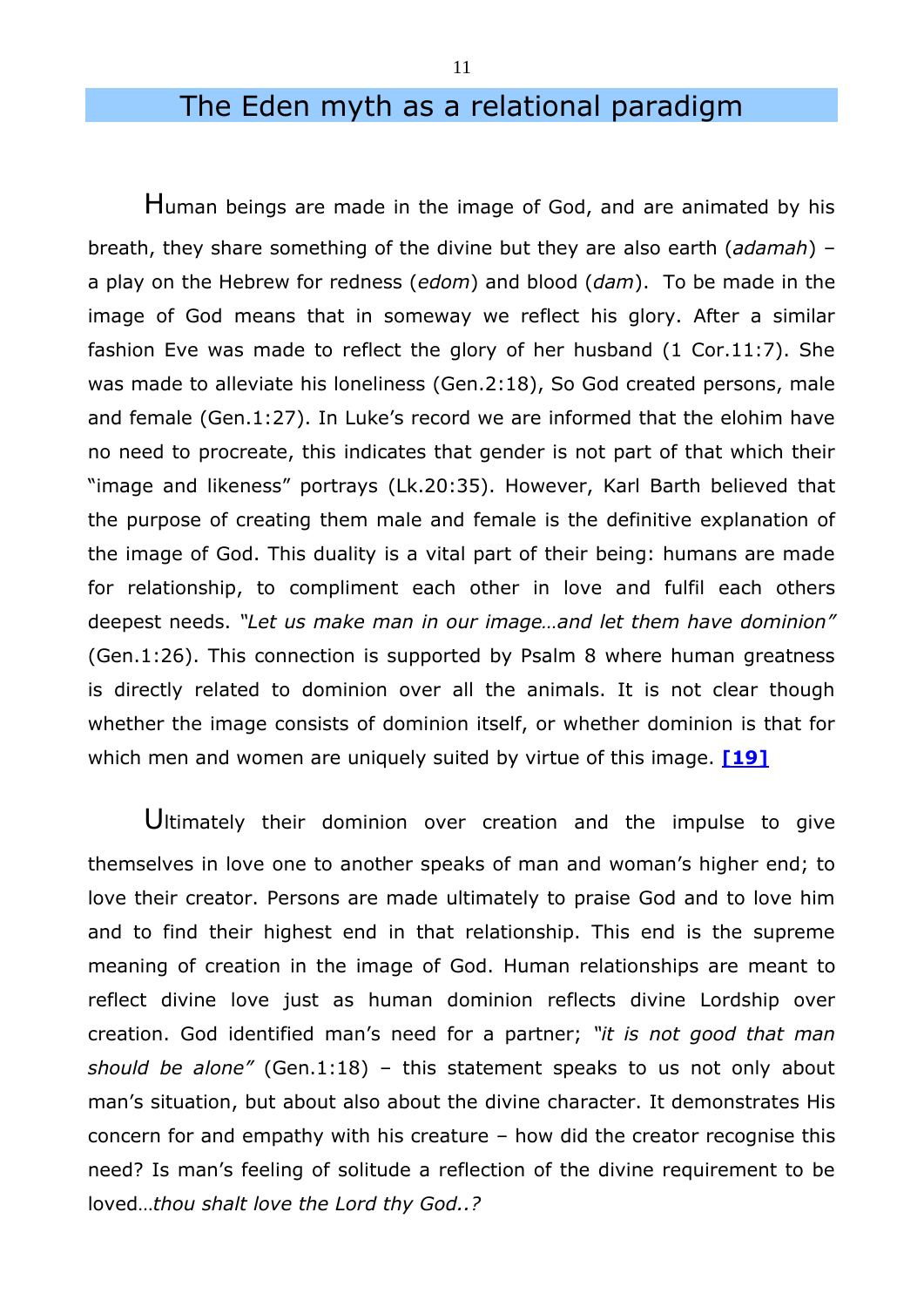Love is a gift freely given or withheld – it can therefore only be offered by a creature with the ability to exercise freewill. The Rabbis expressed it with the saying, *"Everything is in the hands of heaven, except the fear of heaven."*  Or, as Franz Rosenzweig expressed, *"Man should learn to trust his freedom, to believe that, though he is limited in all forms of existence, he is totally free in his relationship to God."* The creation of the woman as a life partner for Adam was in some way an intrusion on the fellowship that man enjoyed with God: *"He that is unmarried careth for the things that belong to the Lord, how he may please the Lord…he that is married careth for the things of the world, how he may please his wife"* (1 Cor.7:33, 34).

God pronounced that a man would leave his mother and father (in Adam's case God was both 'mother and father' to him) and cleave to his wife. The covenant of marriage implies a distancing and independence from ones origins and the forging of a new relationship. The creation of Eve was in some way the first step in Adam's separation from God, and this is undoubtedly how Adam perceived it;

> *"The woman whom thou gavest to be with me, she gave me of the tree"* (Gen.3:12).

The disloyalty and betrayal characterises so much of interpersonal behaviour throughout human existence pales into insignificance once it is realised that Adam is actually accusing God himself of causing the breach by giving him a wife. This needs to be contrasted with the words of Christ; *"I have manifested thy name unto the men which thou gavest me out of the world: thine they were and thou gavest them me; and they have kept thy word"* (John 17:6). There is no sense of separation or alienation between Jesus and his followers or between Jesus and his God, for love of God and love of neighbour are not in conflict. John chapter 17 stresses the unity between the Father and the son and those that had been "given him".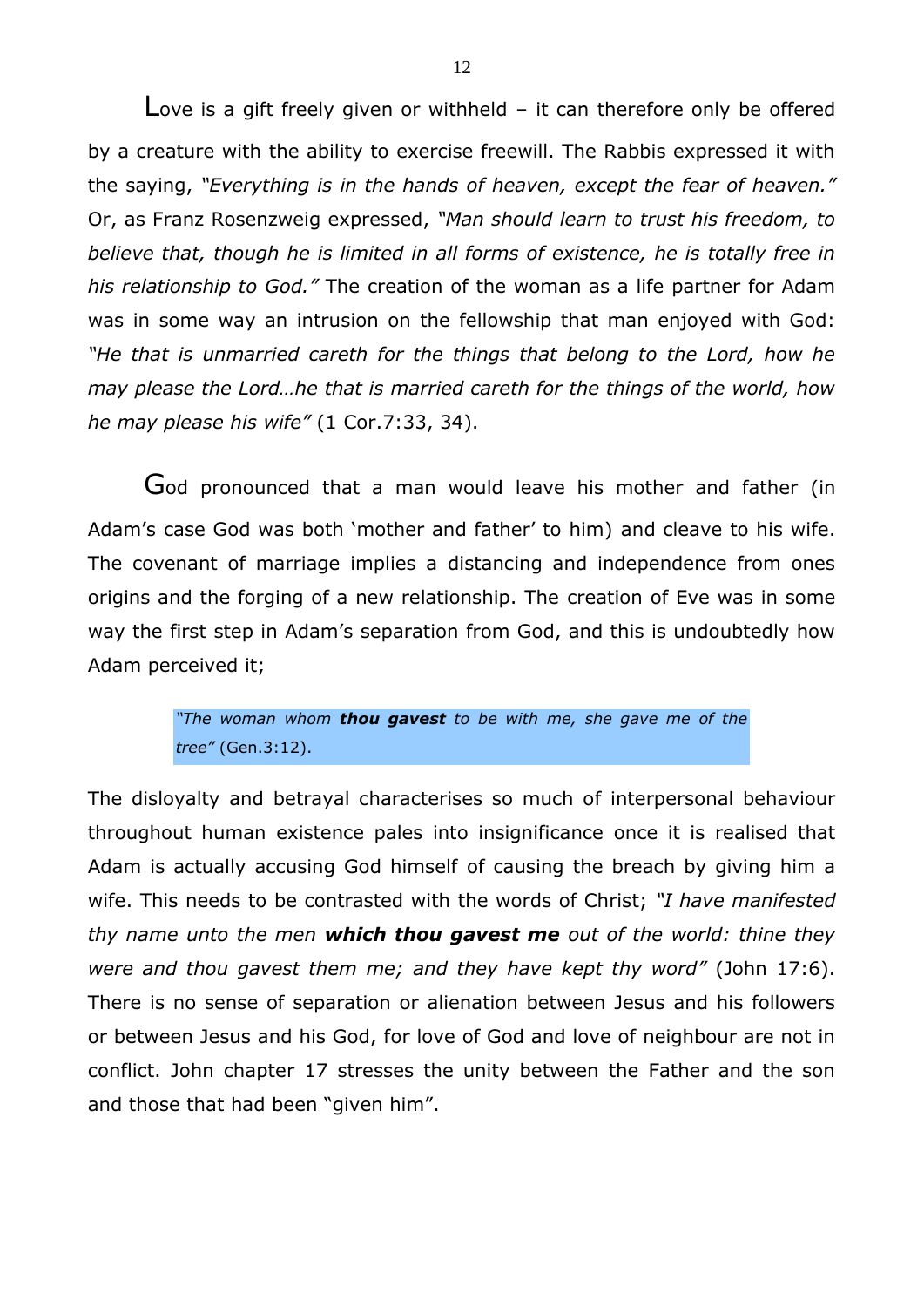As if to counter the accusations Adam directed at God (for creating Eve) and at Eve (for tempting him) God graciously mediates the promise of salvation *through her!* The creation of the woman may well have been the first step in Adam's separation from God, but God made her the first means of reconciliation. Henceforth she would be the "mother of the living"; through her labour pangs the messiah would be delivered and the serpent destroyed (Gen.3:15); the earth would eventually be populated with the Sons of God.

The synoptic and epistles saw the marriage relationship as typifying the mystical union between Christ and his ecclesia (Eph.5:31-32), like Adam, Jesus was the gardener (John 20:15; Gen.2:8) who fell into a *"deep sleep"* with the ecclesia metaphorically formed by the wounding of his side (John 19:34; Gen.2:21). The biblical picture of Adam and Eve implies what Martin Buber has taught us to call the 'I-thou' relationship between two equal persons who are one flesh (Gen.2:24). That is to say, while man is two, yet he is one. Nay, more. The word *'adamah* comprises the conception that man is perhaps three before he is fully man. Adam and Eve are not complete in the biblical story until Adam really 'knew' *yadha '* his wife (Gen.4:1;5:3), and a child is born of that knowledge. Both the knowledge, and the child which results there from, are therefore necessary aspects of that total complex of being which receives the name of *'adamah* or*'adam* in Hebrew thought. There is a further aspect of the Hebrew noun, *'adam,* which we must also take into account, as we seek to understand what man made in the image of God can be. And here again we are presented with another polarity of thought. We are now to deal with the two conceptions (a) that the word *'adam* means all humanity as such, and (b) that *'adam* may be used of an individual man (or woman, for that matter), belonging to the genus man. For example, in the priestly legislation we read that if an *'adam* shall have a skin disease, he shall show the diseased limb to the priest (Lev.13:2). Man is thus both the individual and the race. Man is both one, and he is many. Thus man is not merely a number of isolated individuals. Men are somehow interrelated with one another. They have a common ancestry in one particular Adam, and they have a common flesh (Job 14:22)

13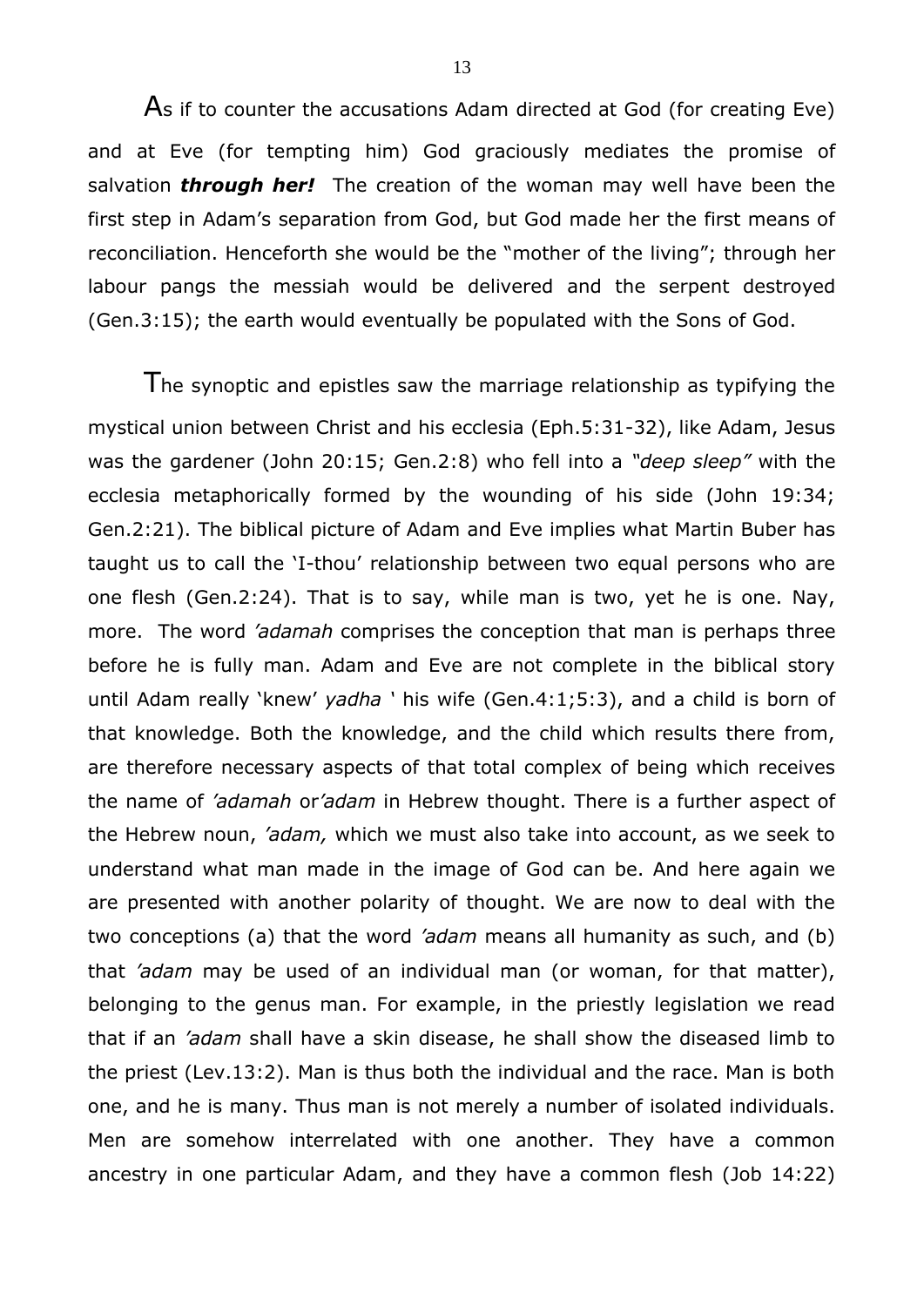and a common destiny in death (Isa.40:7). Yet each individual man or woman in the OT is truly an individual person. We have no doubt of this when we see the originality of outstanding personalities such as David or Jeremiah. Therefore man is like a finger on a hand. Each finger is an individual finger. Yet all the fingers have a common root in the hand that carries them. If we would know something of the nature of God as revealed in the OT then we must constantly bear in mind the paradoxical oneness yet plurality of man- for it is this individual, yet *'organic'* creature who is made in the image of God.

Some theologies make a distinction between the punishment meted out in Eden and 'natural death' or corruptibility. They reason that Adam along with all the organic creation was mortal from the beginning. The penalty imposed on Adam was therefore not 'natural death', the death that all humanity suffers, but 'judicial death'. God had pronounced that Adam would *surely die* but he was allowed to live out his natural life because the 'juridical death sentence' was postponed and fulfilled by Christ in acting as a substitute. This convoluted theory fails on two levels, it is mechanistic-legalistic and it forces literality on the Eden myth that is not intended. It epitomises a certain kind of spiritual blindness which requires a neatly engineered answer to a very complex problem and offers facile and ultimately unsatisfying solutions.

Adam, who was mortal from the very beginning, was kept alive by his fellowship with God. While he lived in the garden which represented God's sanctuary, he lived in the idyll of complete and intimate communion with his creator. This is represented by his access to the tree of life. God is the wellspring of life, he is the source of light, God is spirit and man is earth. He keeps man alive by his very breath. Whoever has fellowship with God has life. Separation and alienation from God is death. Nor is the death that God mentions necessarily a threat or punishment – as it stands before us in the Hebrew text it is merely a statement of fact. It clearly does not mean that on the very day they eat they shall die, for first of all they do not do so, and anyway the Hebrew idiom should not be taken literally. Something in the eating of the fruit changed their awareness of the death that is ultimately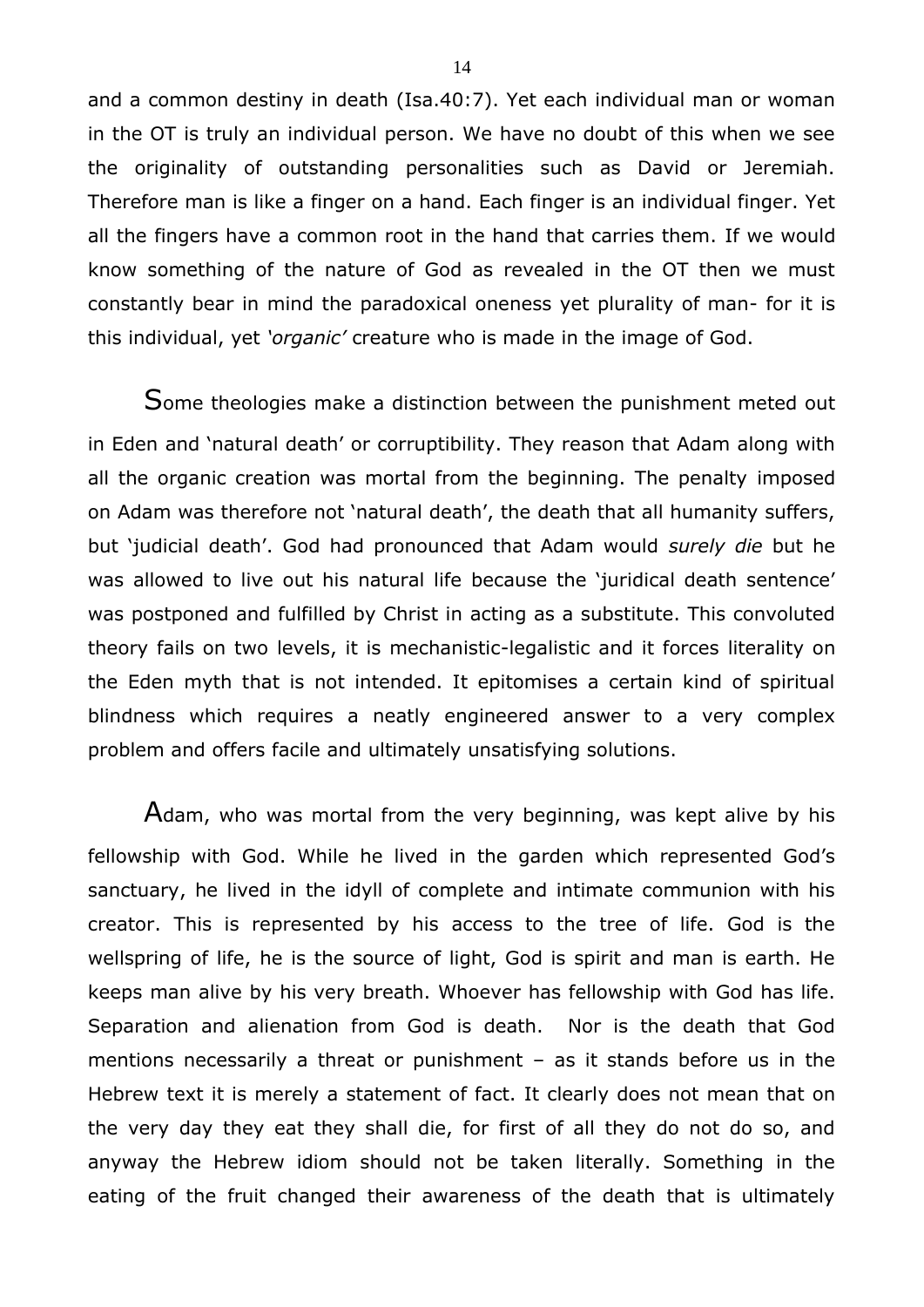theirs. We are informed that Adam and Eve were *both naked and were not ashamed* (Gen.2:25). It was only after their sin when *their eyes were opened* (Gen.3:7) that they realised their nakedness and were ashamed.

What does this nakedness mean? Throughout the OT all the instances where different versions of the word *eyrumim* (nakedness) are used, its principal emphasis is not sexual but something quite different. It is used of captives being taken away naked into slavery (Isa.20:2-4); of the hero running naked from the field of battle on the day of defeat (Amos 2:16); of the helplessness of a child (Hos.2:5) and the nakedness of a newly-born infant (Ecc.5:14). Its primary sense is the helplessness and weakness of human beings. That is what they discovered when they ate the fruit and their eyes were opened and they saw for the first time their situation as God had already seen it, as God had tried to protect them from seeing it- that they were naked and helpless and dependant. Henceforth they are aware of their utter vulnerability – they will live with the knowledge of the inevitability of death, of the finiteness of their life. In fear and despair they try to cover their nakedness, because clothes give not only covering and protection, but also identity and significance to a person. **[\[20\]](#page-28-4)** The first humans sewed fig leaves together, **[\[21\]](#page-29-0)** but ultimately this proved to be an inadequate covering and therefore God provided them with animal skins – *he clothed* (covered) *them* (Gen.3:21).

<span id="page-14-1"></span><span id="page-14-0"></span>The Eden story demonstrates that alienation from God had far reaching consequences. Man desired equality with God, but instead of enlightenment his exercise of self-will and self-determination brought home consciousness of his mortality and vulnerability. The struggle for equality continues to be mirrored in the battle between the sexes. Henceforth the relationship between man and woman would never entirely recover from that sense of loss and betrayal. Psychologically man has become aware of the negative emotions of shame, guilt and fear, to this we may add anger, resentment and envy from the story of Cain. Modern medicine is still dealing with harm caused by illnesses such as depression and anxiety which form such an integral part of our characters.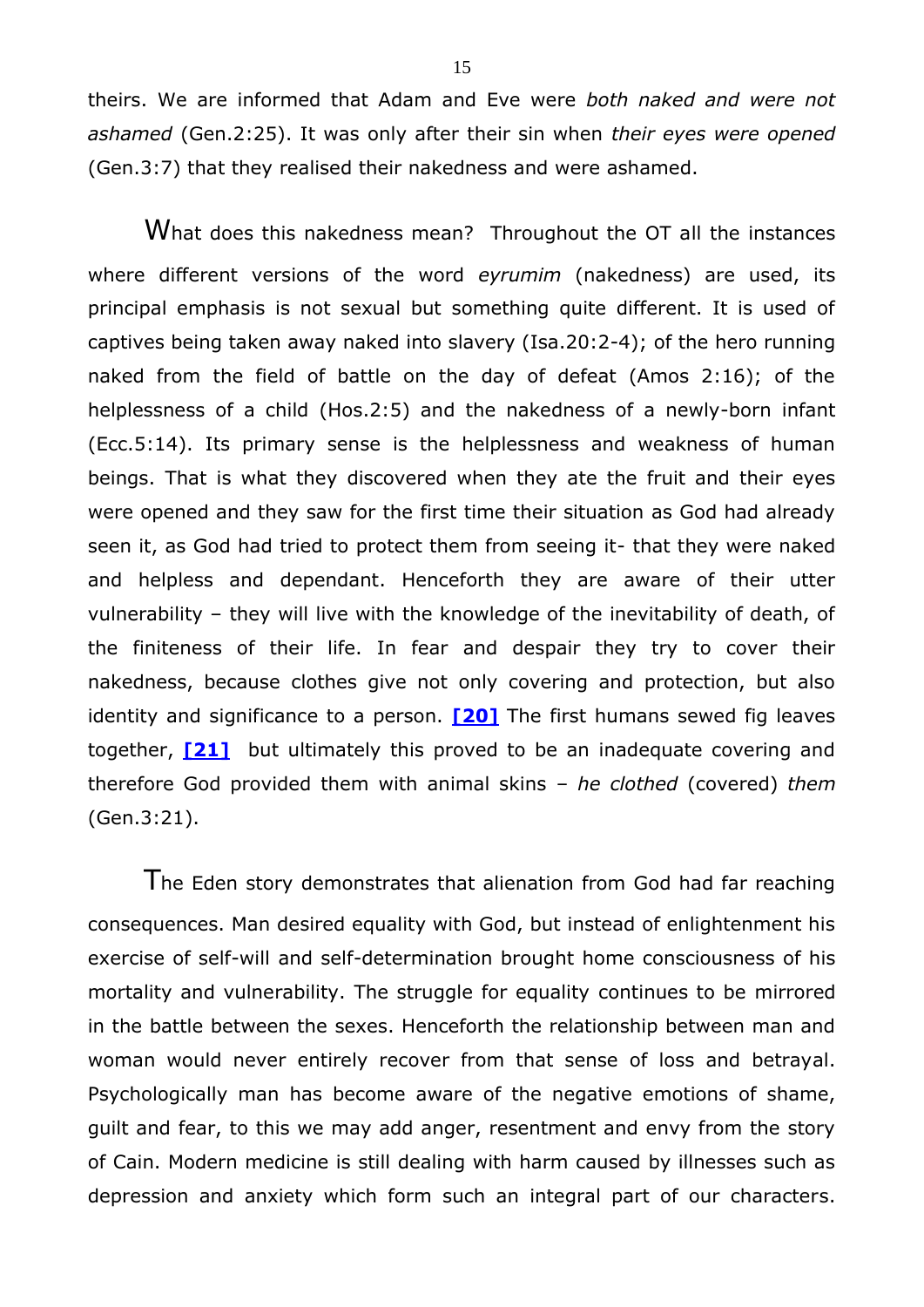Even his relationship with the natural world irrevocably changed; driven out of Eden, ending humanities primordial innocence and life of ease and plenty. Henceforth his harmonious dominion over nature would become a struggle, characterised by rapacious exploitation and cruelty. The breakdown of man's relationship with God caused the subsequent breakdown of every subsidiary relationship, whether between man and wife, man and brother, or man and his environment. In this current state it is impossible to please God, it is also impossible for man to find his way back to Eden, it is therefore providential that *God kept the way open to the tree of life* (Gen.3:24).

#### <span id="page-15-1"></span>Representation versus Substitution

<span id="page-15-0"></span>Whereas substitution does not necessarily imply identification with the object that it stands in for, representation, particularly the concept of agency does. **[\[22\]](#page-29-1)** Jesus Christ was therefore uniquely qualified in this aspect –related to fallen man and to God. This alone suggests that solutions should be sought in relational paradigms rather than legalistic-mechanistic theologies.

<span id="page-15-2"></span>A good case for representative Christology can be made from the baptism of Jesus; an event which remains an enigma to many exegetes. **[\[23\]](#page-29-2)** Did Jesus require baptism because of a metaphysic of sin – "ontological depravity" ('original sin' is the reason often used to justify the paedobaptism of innocents) or was it because of forgiveness for personal sins? G. R. Beasley – Murray discusses various options and rejects the notion of personal sin (even before his ministry) **[\[24\]](#page-30-0)** as do most exegetes. He also rejects that it anticipated his general baptism for the sins of the world (i.e., Jesus being baptized into his own death) but offers the following insightful perspective: "Here it is needful, in the face of current exegesis, to distinguish between the concepts of solidarity and substitution. When the baptism of Jesus is included in the later category, Jesus is thought of as taking the place *of* the sinner; when the former category is employed, Jesus is viewed as taking a place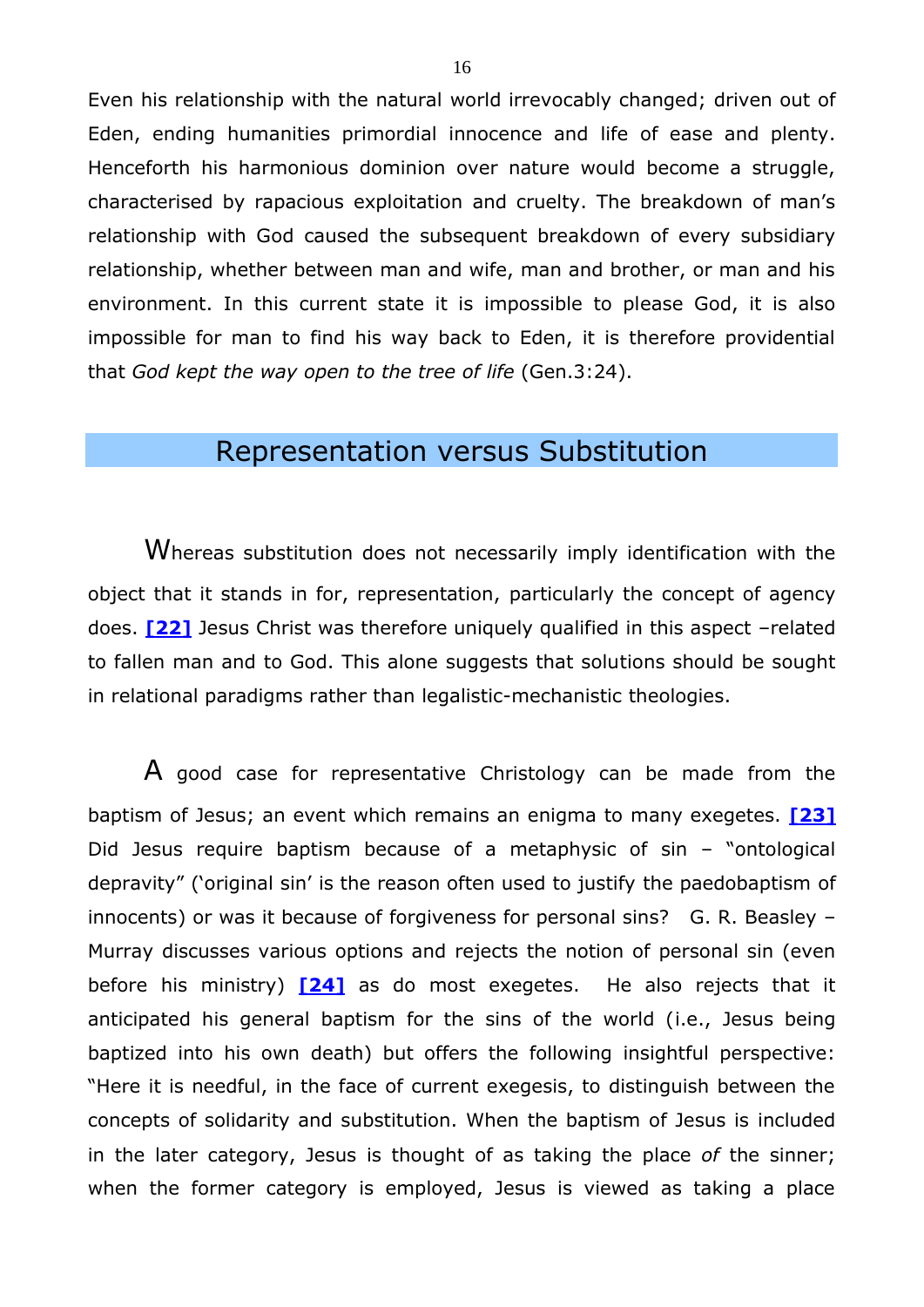*alongside* the sinner. Admittedly there is a vicarious aspect even in the idea of Jesus establishing a solidarity with people, but this is inherent in the very notion of a Messiah who acts on behalf of his people. We have already observed that the Messiah is a representative person. This is fundamental to the messianic concept in the Old Testament. The real concern of the Old Testament is the relationship between God and His people. The Messiah appears comparatively little in its pages, but the mediatorial function is present from first to last; whether the Messiah is accorded a major or minor role, His significance lies in representing God to the people and the people to God. The dominant messianic figure of the King-Messiah of David's line appears in Isaiah chiefly as the ruler appointed as Yahweh's representative (e.g. Is.9.11), but in Jeremiah (30.21) and Ezekiel (chs.45-46) he acts as the representative of the people towards God; moreover in the latter two books the personal Messiah has been replaced by a line of kings. The present inclination to find the origin of this conception in an institution of sacral kingship in Israel is of note here, for on such a theory the king is viewed as essentially a mediatorial figure, with whose person and destiny the fortunes of Israel are bound. The majority of scholars, however, dissociate the Servant from the traditional messianic figure, even where they incline to see him as an individual rather than a group. From our point of view it is noteworthy that the Servant notion hovers between the plainly corporate concept (as in Is.44.1) and the apparently individual application (as in Is.52.13 ff). In both cases the function of the Servant is representative, first as the servant of the Lord, and then as the Servant of his fellow men (see especially Is.49.5 ff)." **[\[25\]](#page-31-0)**

<span id="page-16-1"></span><span id="page-16-0"></span>As Dunn remarks; "One of the most striking features of Matthew's Son of God Christology is his clear identification of Jesus with Israel (Matt.2.15; 4v3, 6). Jesus fulfills the destiny of God's Son in Israel….the Matthean account of the temptation takes the form of a midrash on Deut.6-8." **[\[26\]](#page-31-1)** Jesus therefore represents the true vine, for his baptism is the baptism of Israel in the "sea and the cloud" (after which the 70 elders received the Spirit at Sinai), his temptation, the wilderness wanderings, and his death is the "final baptism"

17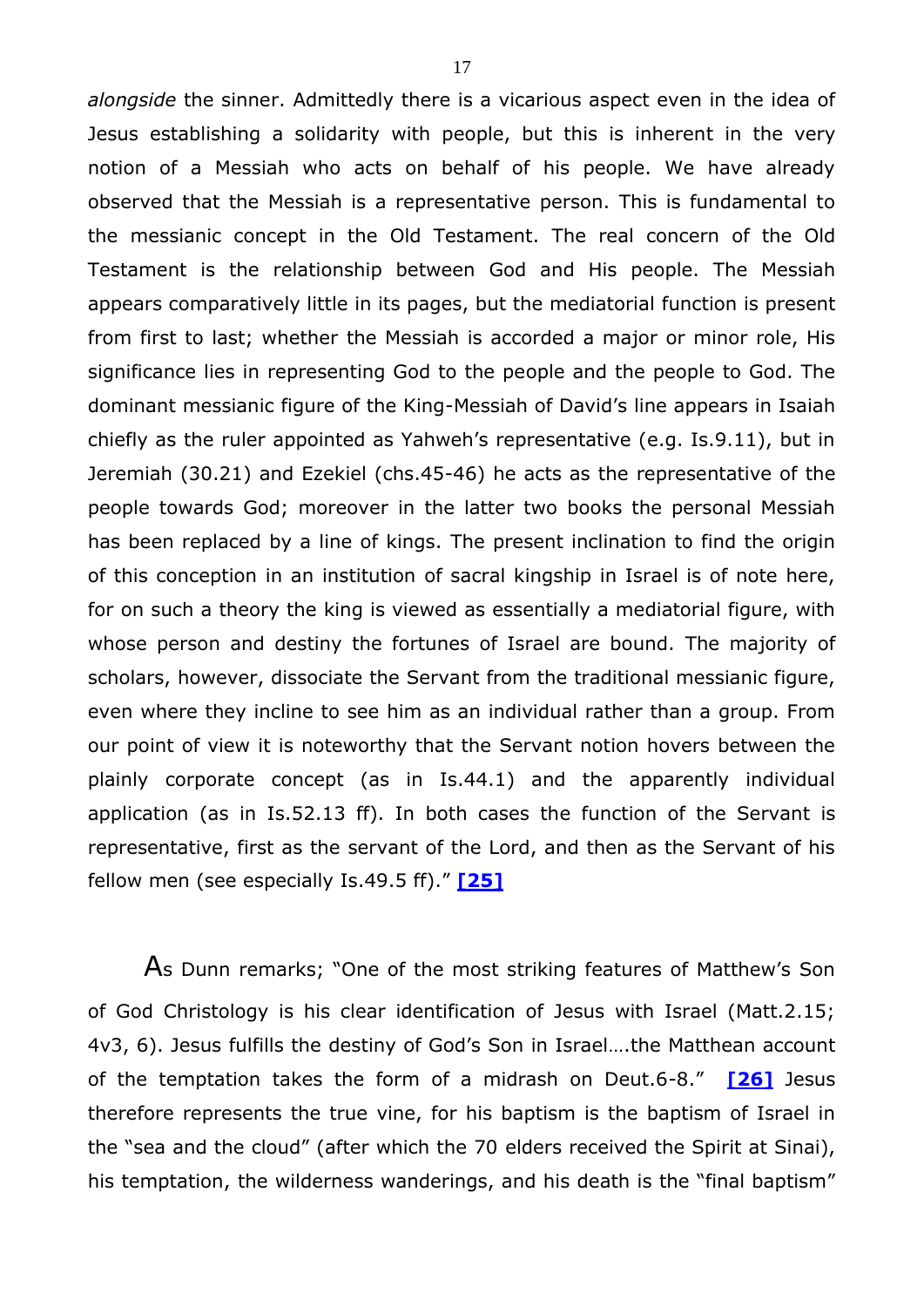in Jordan before entering the kingdom (note that it was at this point that the Abrahamic covenant of circumcision was re-established). Jesus, is the "second Adam", and as such represents, not only the true vine, but also the true image of God.

## Antitype and Representation

The Christology developed in the epistle to the Hebrews employs the function of the high priest on the Day of Atonement in antitypical fashion; most noteworthy is the emphasis on the need of the priest to make atonement for *himself* as well as the people. The high priest, as representative and mediator for the people, could not hope to make atonement on their behalf unless he was himself sanctified. Earlier studies have demonstrated that the sin of Nadab and Abihu necessitated the institution of the Day of Atonement in order to reconsecrate the tabernacle and the priesthood. On the Day of Atonement the altar of incense was also atoned for as its mediatorial function had been compromised by the 'strange fire' offered by the rebellious priests. **[\[27\]](#page-31-2)**

> <span id="page-17-0"></span>For every high priest taken from among men is ordained for men in things pertaining to God, that he may offer both gifts and sacrifices for sins: Who can have compassion on the ignorant, and on them that are out of the way; for that **he himself** also is compassed with infirmity. And by reason hereof he ought, as for the people, so also **for himself**, to offer for sins. (Heb5:1-3).

> But into the second went the high priest alone once every year, not without blood, which he offered **for himself**, and for the errors of the people. (Heb.9:7)

> Neither by the blood of goats and calves, but by his own blood he entered in once into the holy place, having obtained eternal redemption **for us.** (Heb.9:12)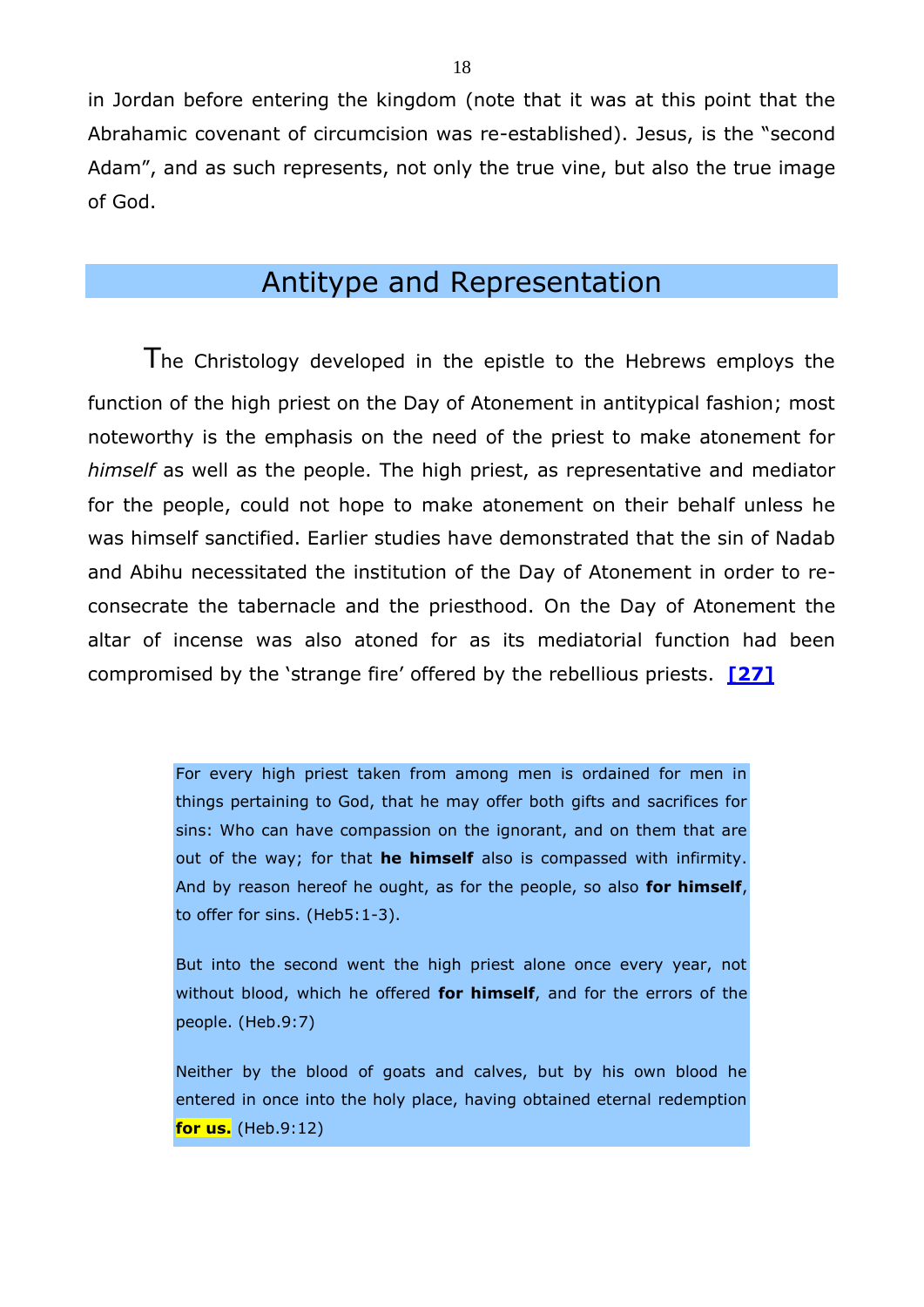The original Greek of Hebrews 9:12 simply states that he, 'obtained eternal redemption' (*aiOnios lutrOsis heuriskO*) – **'***for us'* is a translator's addition. In similar fashion Hebrews 1:3 adds the preposition *'our'* thereby distorting the meaning; "Having made purification for *our* sins, sat down on the right hand of the majesty on high." The translators were obviously uncomfortable with Jesus benefiting from his own sacrifice. According to Hebrews, Jesus himself was raised *'through the blood of the everlasting covenant'* (13:20, 21) – signifying that just as the sin of Adam had consequences *for himself* and *his descendants*, so the righteousness of Jesus had consequences *for himself* and *his descendants*. Although Matthews gospel, recognized as the most 'Jewish', has Jesus paying the atonement price demanded by the law whenever the people were *numbered* (Mt. 17:24-27 cf. Ex.30:12-16), it carefully distinguishes between Jesus and his disciple; "That take and give unto them *for me* and *for thee*" (not for *'us'*). Jesus' atonement is therefore qualifiedly different from ours because he had no *personal sins*, but necessary nevertheless because he bore the nature of fallen humanity. This does point towards a metaphysic of sin and not purely towards a ritual cleansing; Jesus was, after all, under the same sentence of death as Adam (*For as in Adam all die*…I Cor.15:22). He was then truly *"numbered with the transgressors"* (Isa.53:12).

## The problem of original sin and morality

In his article on Original sin Mark M. Mattison summarizes the problem as follows: "Charles Grandison Finney (A.D. 1792-1875), the noted evangelist of the Second Great Awakening in the United States….. carefully distinguished between "physical" depravity and "moral" depravity. He argued that every human person is born with a depraved *physical* nature, but not with a depraved *moral* nature. To confuse the two would absolve individuals of personal responsibility for their own sins. It would also complicate the Scriptural definition of sin as "moral transgression." In other words, if sin is

19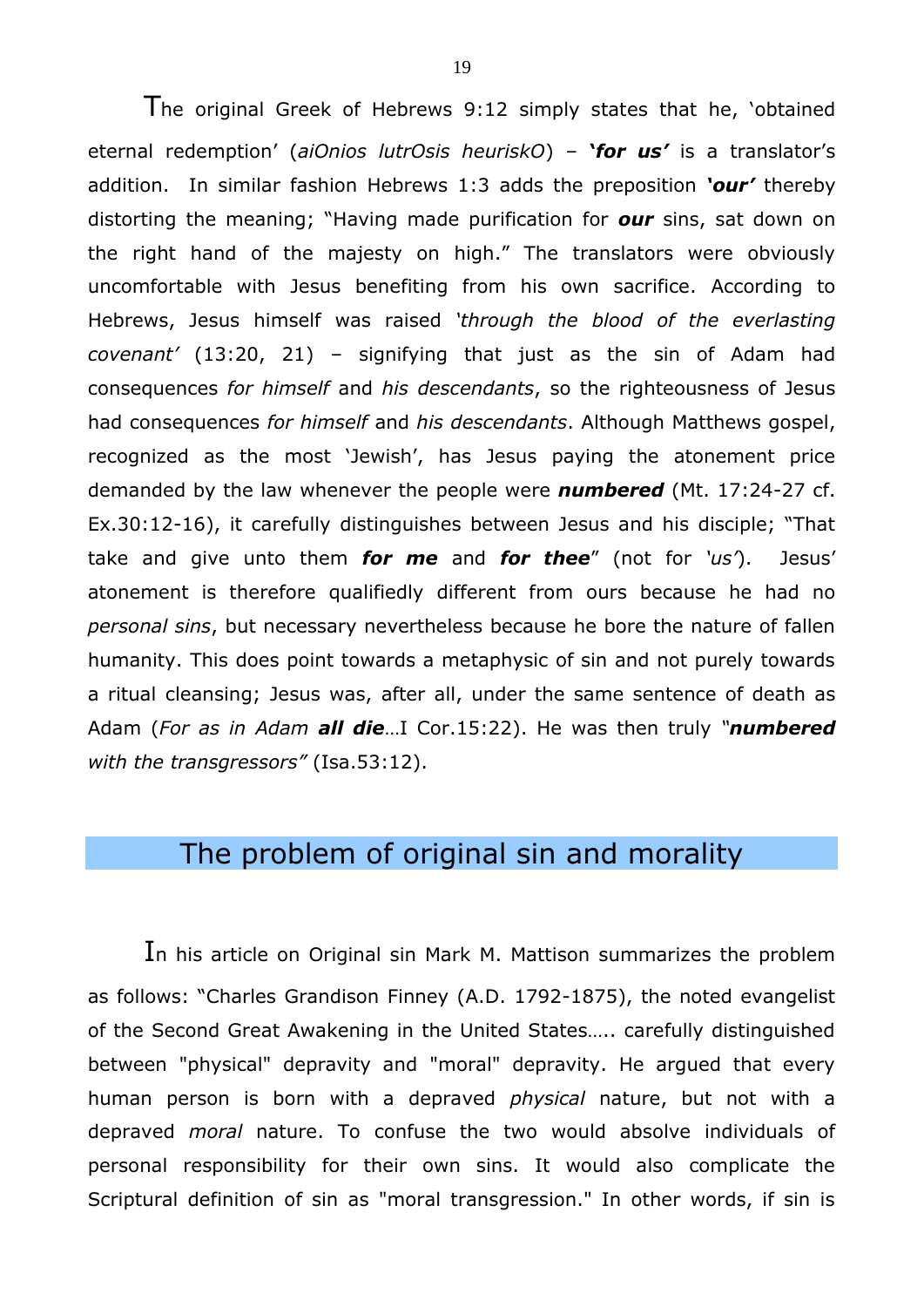simply *wrongdoing,* then it is not an ontological state of existence into which a person can be born. Hence Finney denied the doctrine of "original sin." Also at issue is the question of humankind's free will, or capacity to choose good as well as evil." **[\[28\]](#page-31-3)**

<span id="page-19-0"></span>The problem is not just an abstract theological digression, it is question also addressed by science; ultimately it lies at the heart of what it means to be human. Whereas theology speaks of original sin, science speaks of genetic determinism. Are we simply the sum total of our genes? Do our inherited traits determine our behavioural outcomes? It is well known, for example, that a predilection towards alcoholism runs in families. However, human beings are not simply genetically programmed robots – a complex interaction occurs between nature and nurture – our genetic make up and our environment. What makes us truly human is the ability to chose and the dignity of bearing the responsibility for those choices. It is an oversimplification to believe that we have a "genome for alcoholism" or, for that matter, one for sin.

How does Scriptures resolve the problem? In many ways it doesn'<sup>t</sup> directly address the problem; it simply allows the dialectic tension between ontological sin and personal responsibility to stand. However, Pauline theology seems to offer a unique answer with the principle of election. On one side of the equation stands 'original sin' and 'freewill' and the other side the equation is balanced by 'election' and 'freewill.' Essentially the theologian faces the same dilemma –how can the operation of freewill be explained in the context of seemingly pre-ordained outcomes? We might almost declare (along with Paul's opponents) that in the end no one can resist God's will –so why does He then find blame? On the question of predestination Paul answers, 'God says to Moses, "I will have mercy on whom I have mercy, and I will have compassion on whom I have compassion" ', and goes on to cite the case of Pharaoh whose heart God hardened and concludes 'So then He has mercy on whomever he wills and he hardens the heart of whomever He wills', and when the objector expostulates, Paul simply replies 'Who are you, a man, to answer back to God?'. There is obviously an inter-relationship between ontological sin,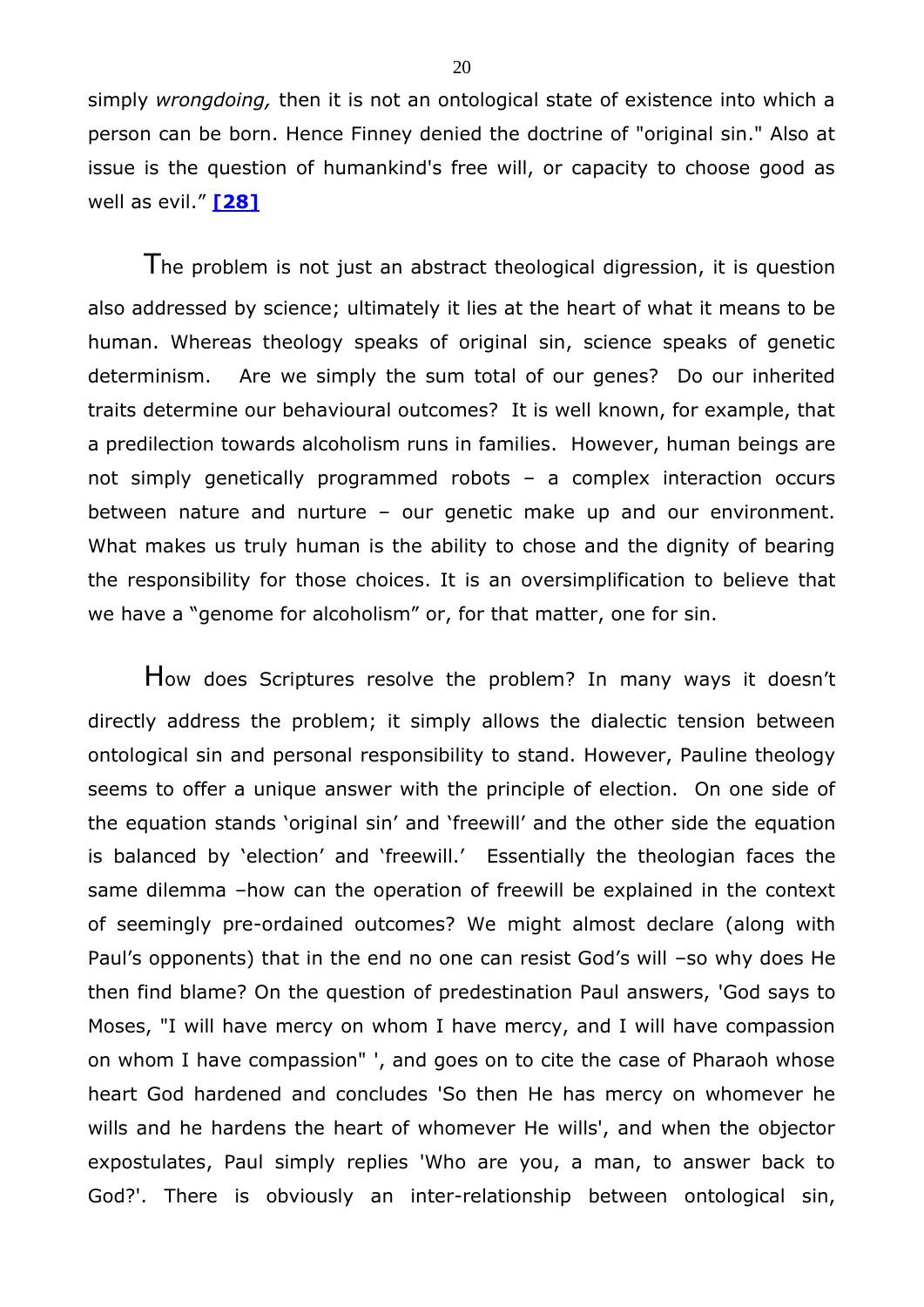election, and freewill – but easy answers are not forthcoming, as we only see *"through a glass darkly"*, but God, who knows the end from the beginning, and whose thoughts are far above our mortal comprehension, does not need to justify himself to his creatures – it is enough to have faith in his selfrevelation; that he is both just and merciful.

#### **Conclusions**

It has become obvious during our analysis that verses are often decontextualized in order to support certain atonement hypotheses. Through a process of reductionism and rationalization the mythopoetic, idiomatic language of Scripture (particularly the OT) is forced into a rigidly systemized legalistic soteriology rather than the relational paradigms that form the bedrock of the Old and the New Testaments.

Although Jesus bore the nature of fallen humanity, unlike Adam (and his descendants) he was not estranged from his Father – there was no personal sin to form a barrier; no guilt, fear, anxiety or shame. Somewhere in the Spirit of man Jesus displayed the love towards God that we are incapable of, the love that Adam should have displayed. This is however, not a 'bottom-up' model of atonement, from man reaching upwards to heaven, but a 'top down' model, for *"God so loved the world, that he gave his only begotten Son, that whosoever believeth in him should not perish, but have eternal life"* (John 3:16). God loved us, *while we were yet sinners*; the victory is then first and foremost down to the sovereign grace of God –who takes the first step towards reconciliation in order that no flesh might boast in his presence – but secondarily the victory becomes that of man, who has been enabled and empowered by God. Through identification with Jesus Christ the believer shares in the joint victory of God *and* man over sin. The wisdom of God does not destroy the old creation that has become alienated from Him; rather it is redeemed and transformed, the old is made new and placed in a new relationship with the creator.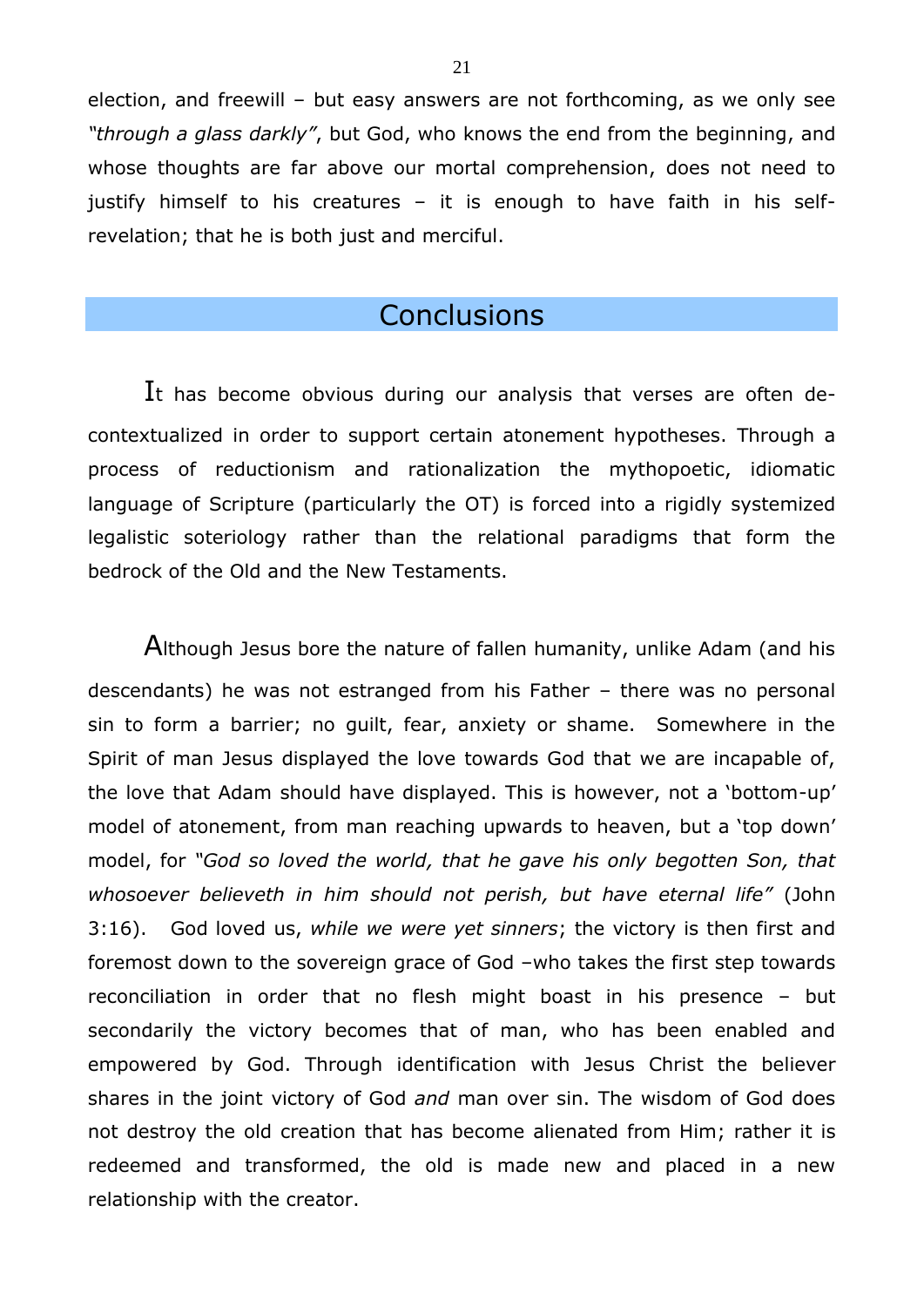Ontological sin is implicit in the text rather than explicit and the use of terms such as 'depraved' and 'defiled' are counterproductive and unhelpful. Jesus exhorts his followers to *"eat his flesh and drink his blood"* – to become fully human like him. Indeed Jesus is the only man who is truly fully human for he fulfills the promise of what God intended man to be – in His image. Jesus' *"flesh and blood"* was a human nature in which self-will was mortified and completely surrendered to the Father; *"thy will be done."*

The motivational force behind atonement is not the appeasement of wrath or penal satisfaction but love. The means behind achieving atonement is a representative Adam; a man that stands in the middle and therefore manifests the character of **God to us** and *in turn also manifests the love of man towards God* – the perfect mediator. God's strength was made perfect in weakness. In order to become a representative man, Jesus had to bear the infirmity of fallen man; in order for us to benefit from his obedience, he himself had to first benefit. Death is the seal that God places on a life that has become estranged from Him; it is the final separation. For Jesus, who had lived in complete harmony and fellowship with his Father, this terrible forsaking was not allowed to stand – he was raised to newness of life; triumphing over sin and death, both for himself and also for all those who become the righteousness of God in him.

Finally, this article appeals to understand the atonement with the heart as much as with the intellect. Atonement models are all lacking in some respect and we must approach the divine outworking of redemption with humility and an awareness of our own limitations in understanding God's ways. The language of atonement often employs the language of metaphor, which Frederick Ferre has defined as an expression of man's finitude and God's freedom: "Surely it is meaningful for each man to hope that the metaphors he adopts as his own...are not without a basis of similarity.... The rest he must hold only as a hope and a constant reminder of the finitude of the knower....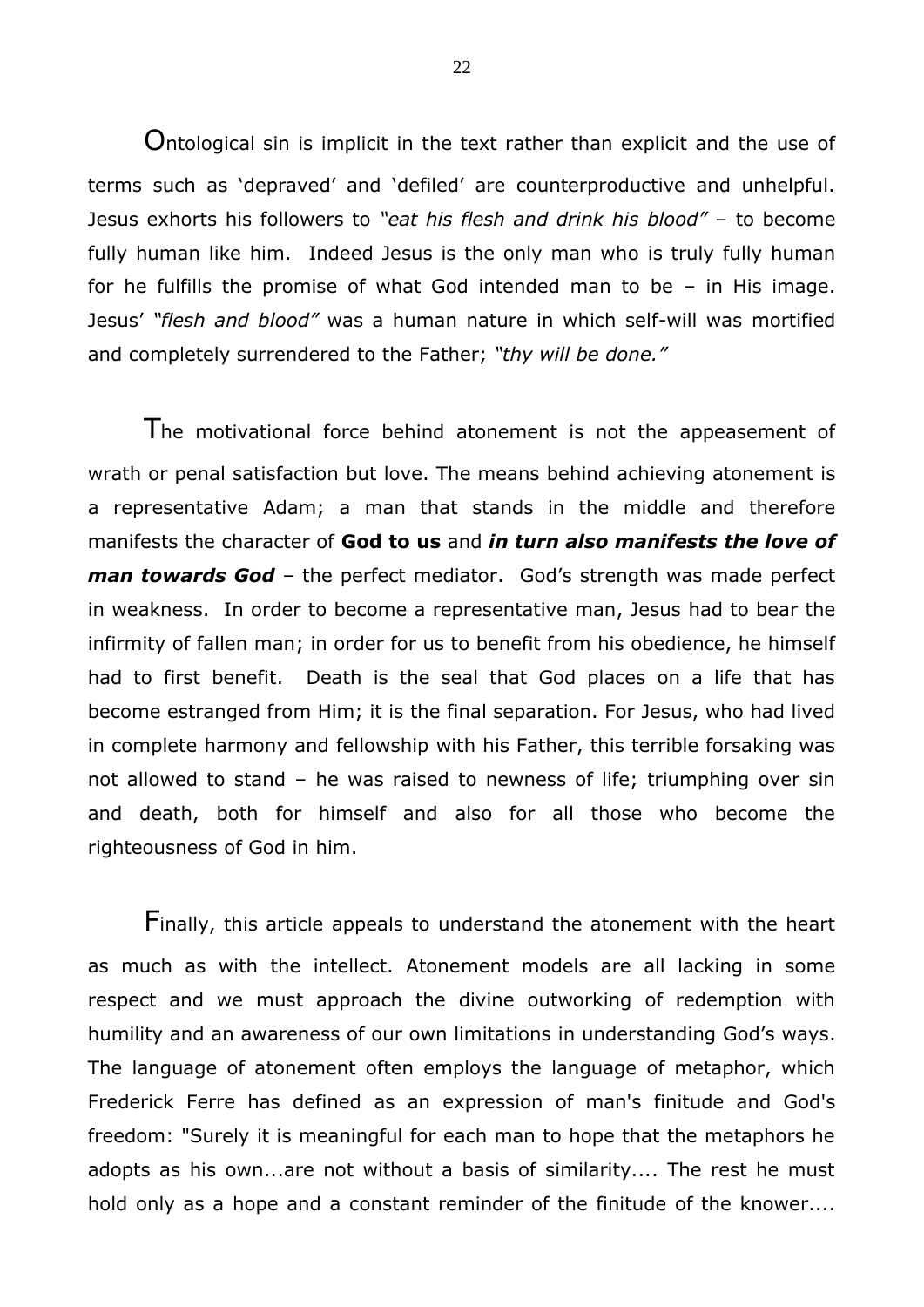The rest...he must be content to 'leave in God's hands.' **[\[29\]](#page-31-4)** We should be careful when we replace God's language with our own. We must also be careful not to institutionalize the hermeneutic of atonement. The words of Willem A. Vangemeren on the fixation of the "meaning" of the canonical writing is equally valid for the systemization of soteriology*; "*The danger of stability and tradition lies in *closure* to new revelation or to a new understanding of that revelation. It is also *reductionistic*, as tradition picks and chooses certain beliefs and practices from the great variety and riches of meaning and relationships." **[\[30\]](#page-31-5)**

#### *For this my son was dead, and is alive again; he was lost, and is found* (Lk.15:24)

#### <span id="page-22-3"></span><span id="page-22-2"></span>**Notes**

<span id="page-22-0"></span>[\[1\]](#page-0-0) See the *Biblaridion* article on Substitution; *Soteriology and Atonement theory*@ [http://www.biblaridion-online.net/pdf\\_archive/2005q1/substitution.pdf](http://www.biblaridion-online.net/pdf_archive/2005q1/substitution.pdf)

<span id="page-22-1"></span>[\[2\]](#page-0-1) Gustaf Aulen, *Christus Victor*: an historical study of the three main types of the idea of the atonement, (MacMillan Publishing Company, 1969). Walter Wink sums it up as follows: "The real issue behind atonement is whether our anthropology is commensurate with our Christology. If we have a high Christology in which Jesus is divine, but a low anthropology in which we see ourselves as weak, sinful, and incorrigible, we will deny ourselves the powers that we see in Jesus. But if we have a high Christology and a high anthropology, as in Orthodox tradition, we will be inspired, by our image of Jesus, to develop our God-given powers. Similarly, if we have a low Christology in which Jesus is fully human, and a matching anthropology that acknowledges the possibility of our becoming more fully human as well, then that low Christology is also valid. But a low Christology and a high anthropology will lead to arrogance and inflation and the unreflective assertion that we are gods. The inescapable relativity of Christologies, their number and variety, are eloquent witness to the high degree of subjectivity involved. You get the Jesus you need. Our needs change over our life span. Our development stage will predispose us to the appropriate Christological type. The Holy Spirit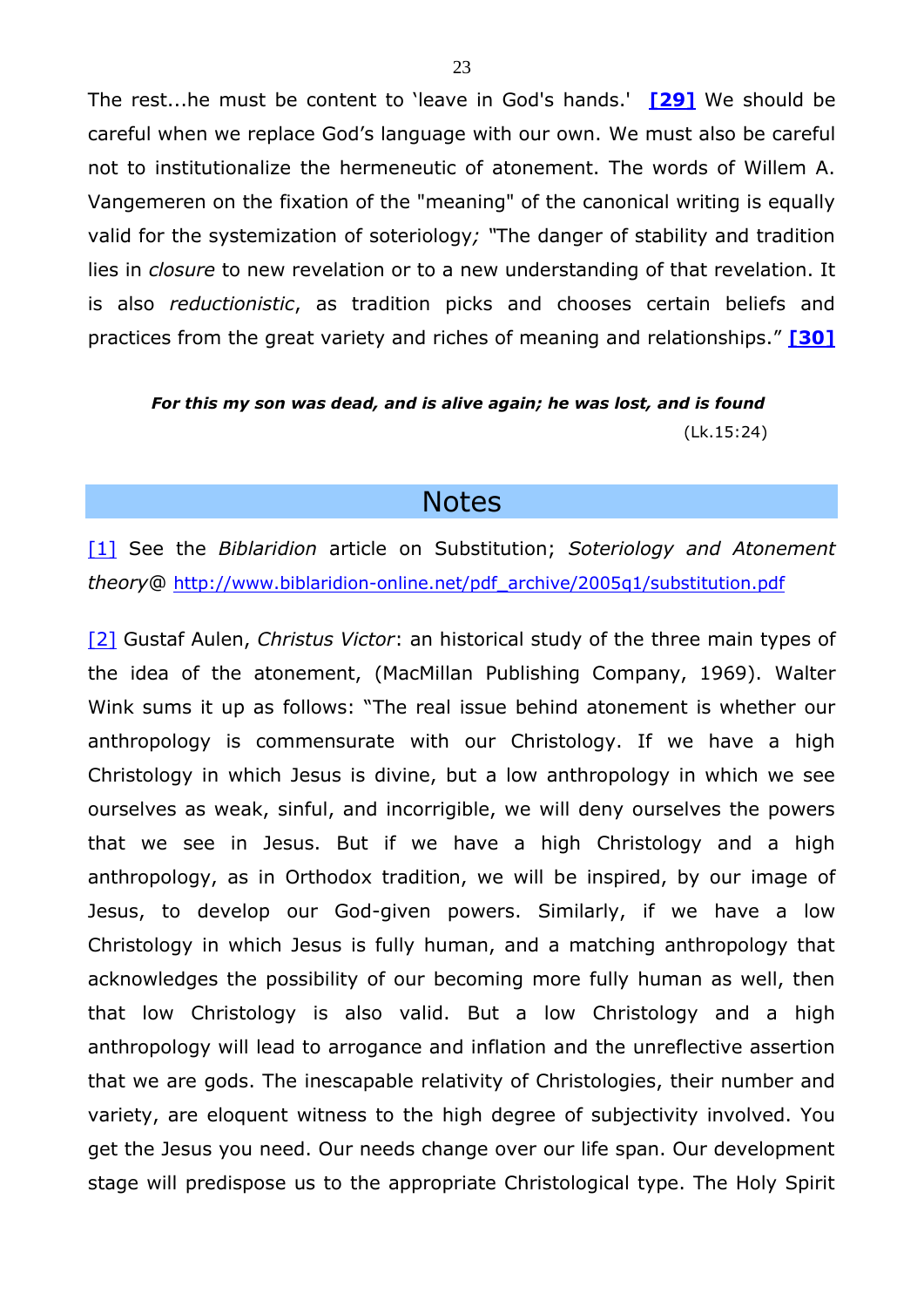will be our guide." Walter Wink, *The Human Being: Jesus and the Enigma of the Son of the Man*, (2002, Minneapolis: Fortress), p. 111

<span id="page-23-0"></span>[\[3\]](#page-0-2) See the *Biblaridion* article on *Phanerosis Theology* @

[http://www.biblaridion-online.net/pdf\\_archive/2005q4/phanerosis.pdf](http://www.biblaridion-online.net/pdf_archive/2005q4/phanerosis.pdf)

<span id="page-23-1"></span>[\[4\]](#page-0-3) Is there one Scripture which settles down to explain in a readily understood fashion the How and Why of this great redemption? Yet there are not lacking those who would assert confidently their own complete (sic!), Euclidean proof of the wonders of this divine salvation. Alas, going further than this, there are those who most dogmatically require that their brother in Christ who cannot bring himself to give assent to each separate step in a specific theology of Atonement is really no brother at all but a renegade from absolute truth. [H. A. Whittaker, 7 Short Epistles, (North West Print, LTD), p.14]

#### <span id="page-23-2"></span>**[\[5\]](#page-1-0) Liberal** – Adam's sin has no bearing on me:

The Moral influence view of the atonement is a doctrine in Christian theology related to the meaning and effect of the death of Jesus Christ and, while originating in the Middle Ages, has been largely taught in liberal Christian circles. Drawing primarily from the works of Pierre Abélard, the Moral influence theory teaches that Christ's death on the cross served for humankind as an example of God's great love and Christ's obedience.

[http://en.wikipedia.org/wiki/Liberal\\_Christianity](http://en.wikipedia.org/wiki/Liberal_Christianity)

#### **Pelagian**- Adam's sin affected only himself:

Pelagius (c.354 - c.420 /440) was a monk and reformer who denied the doctrine of Original Sin from Adam and was declared a heretic by his opponents. <http://en.wikipedia.org/wiki/Pelagius> Pelagius taught that the human will, tempered in good deeds and rigorous asceticism, was sufficient to live a sinless life. He told his followers that right action on the part of human beings was all that was necessary for salvation. To him, the grace of God was only an added advantage; helpful, but in no way essential. Pelagius disbelieved in original sin, but said that Adam had condemned mankind through bad example, and that Christ's good example offered us a path to salvation, not through sacrifice, but through instruction of the will. Pelagianism never vanished completely from Christian history; it survived in variations like [Semi-Pelagianism,](http://en.wikipedia.org/wiki/Semi-Pelagianism) which was born during the 19th century evangelical American revival movement and by its defenders, with the theology espoused by [Charles Finney.](http://en.wikipedia.org/wiki/Charles_Finney) Similar atonement theories to that of Finney are often called "clean flesh" in opposition to the "total depravity" of Augustinian theology.

**Arminian** – Adam's sin weakened my will but does not prevent me from being righteous:

Arminianism is a school of soteriological thought in protestant Christian Theology founded by the Dutch theologian Jacobus Arminius. Traditionally, Arminians have held to the govermental theory of the atonement. A substitutionary view, this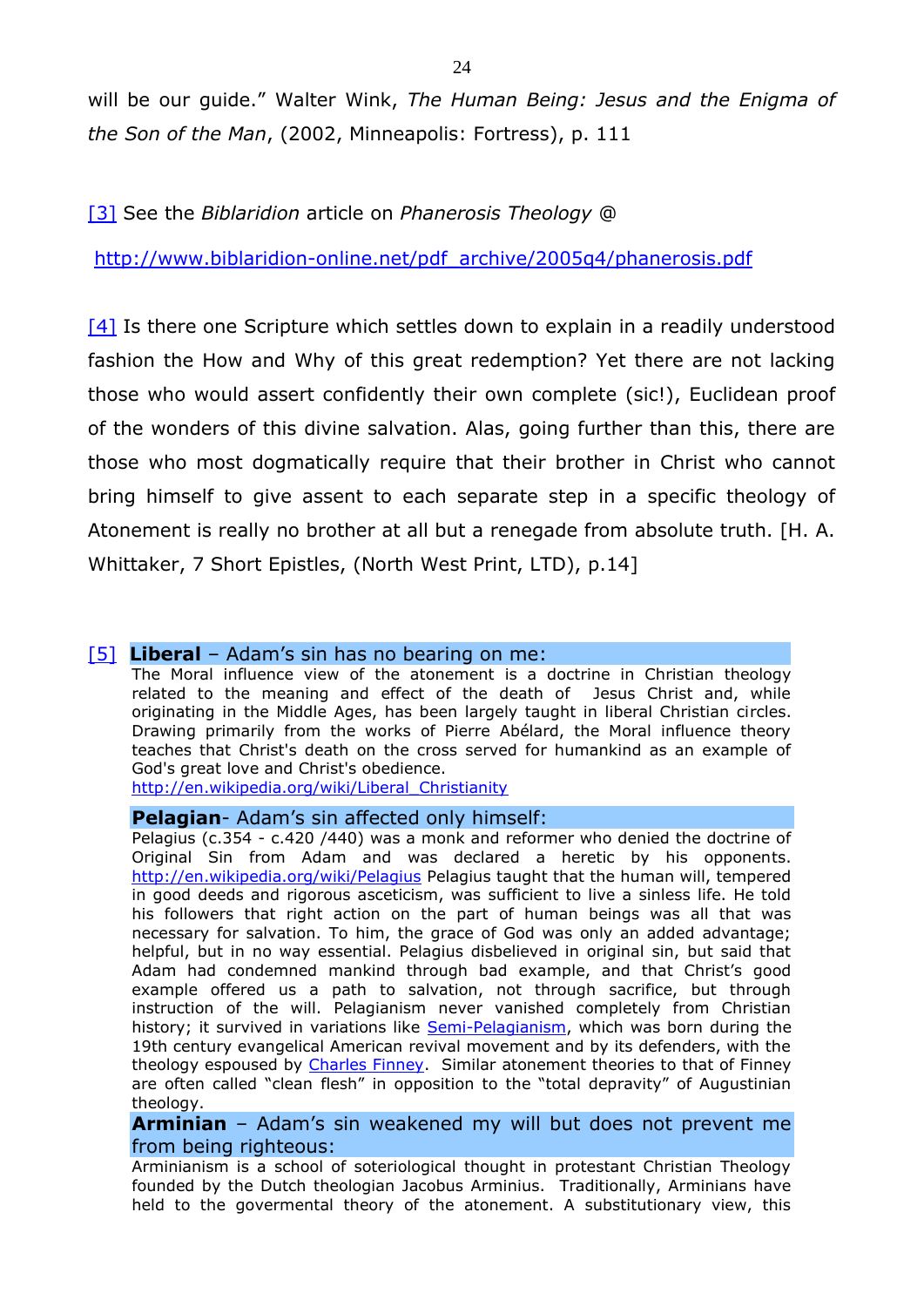doctrine says that Christ suffered as a propitiation in order to demonstrate the seriousness with which God views sin. This is in opposition to the Calvinist *penalsatisfaction* theory which maintains that Christ died in the sinner's place and stead bearing the punishment due the Elect. Arminians generally have believed that if Christ took humankind's punishment, then forgiveness would not be possible; they believe that punishment and forgiveness are mutually exclusive. <http://en.wikipedia.org/wiki/Arminianism> According to Arminius actual sins are committed because of the corruption of nature, a result of the privation consequent upon original sin. God's covenant with Adam and Eve, through their obedience, would result in God's gifts being passed on to their posterity. But in disobedience they could not perpetuate those blessings, being unworthy.

Therefore, wrote Arminius: This was the reason why all men, who were to be propagated from them in a natural way, became . . . devoid [*vacui*] of this gift of the Holy Spirit or original righteousness. This punishment usually receives the appellation of "a privation of the image of God," and "original sin." [http://wesley.nnu.edu/wesleyan\\_theology/theojrnl/21-25/22-14.htm](http://wesley.nnu.edu/wesleyan_theology/theojrnl/21-25/22-14.htm)

#### **Augustinian**- Adam's sin is imputed to his posterity:

Augustine of Hippo (354-430) pre-eminent Doctor of the Church according to Roman Catholicism, and is considered by Evangelical Protestants to be (together with the Apostle Paul and the Bible) the theological fountainhead of the Reformation teaching on salvation and grace. http://en.wikipedia.org/wiki/Augustine of Hippo Roman Catholics and Calvinists follow St Augustine's teachings on original sin in believing that human beings inherit not only the tendency and urges to sin, but the actual guilt of sin as well. By interpreting sexual passion as concupiscence-the ascendancy of the senses over reason -Augustine made possible the physical and ontological associations which accompany his interpretation of original sin. A review of the major confessional positions suggests certain key analogies by which original sin is described: **1.** Genetic-such words as propagation, corrupt stock, conception and birth, inborn, hereditary, root. **2.** Disease-hereditary disease, corrupt infection, vicious, concupiscence. **3.** Descent-fall.**4.**Flaw-bent to sin, prone to evil. **5.** Deprivation-loss. [http://wesley.nnu.edu/wesleyan\\_theology/theojrnl/21-25/22-](http://wesley.nnu.edu/wesleyan_theology/theojrnl/21-25/22-14.htm) [14.htm](http://wesley.nnu.edu/wesleyan_theology/theojrnl/21-25/22-14.htm) Catholic:<http://www.newadvent.org/cathen/11312a.htm>

<span id="page-24-0"></span> $[6]$  "Spirit" is used here in a synecdochal sense – the "spirit" refers to the person claiming to speak or instruct with the Holy Spirit's guidance see 1 Tim.4:1 and 2 Thess.2:2.

<span id="page-24-1"></span>[\[7\]](#page-2-0) Apparently the Docetists of primitive Christianity distinguished between the "heavenly Christ" and the earthly, human Jesus. Some believed that Jesus was born and lived like other human beings but was "indwelt" by Christ only temporarily from his baptism to his crucifixion, thus avoiding implicating the divine power or agent in the processes of human birth and death. Docetism shows correspondences with adoptionism. Gnosticism probably antedates Christianity but developed into a Christanized *gnosis* (knowledge) late in the first century; R. M. Grant speaks of *"a constellation of religious phenomenon"* as no particular term (philosophy, theology, or mysticism) suffices to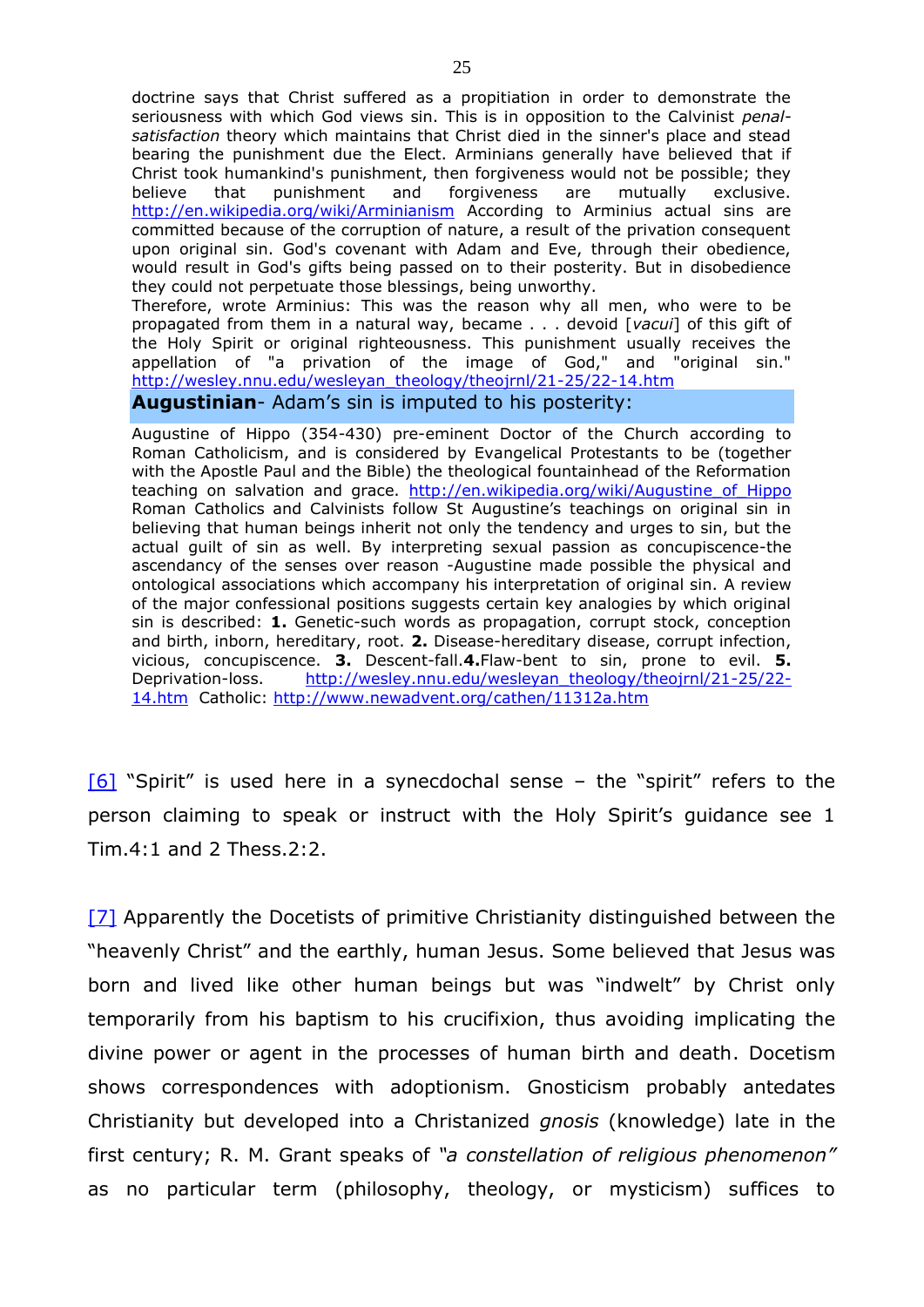adequately describe what seems to be a fluid system of beliefs. Nevertheless the following common elements can be observed: **(1)** The True God, transcendent and unknowable, is utterly different from and not responsible for the visible creation, which is the work of the demiurge (some Gnostic systems identify the demiurge with the God of the O.T.). **(2)** Each person's true "self", the "I" of the Gnostic, is a "spark of the divine"; it is therefore unalterably immortal, but "fallen" and imprisoned in corporality by the powers of this world and, like gold in mud, unable on its own to attain freedom. **(3)** Only a divine "call" can arouse a person from material stupor, giving him or her "knowledge" (gnosis) of his true self, of the self's home in the transcendent realm, and of the true God. (4) This return of the self occurs at the end of each individual life, when the soul travels through the spheres, or at the end of the world, simultaneously with the relapse of materiality to its original chaos and impassivity; the return is therefore resisted by the evil spirits and powers of this world. [**Docetism** see *Dictionary of the Later New Testament & Its Developments,* ed., R.P. Martin & P.H. Davies, 1997, IVP, pages:306-309, for Gnosticism see, *Handbook of Biblical Criticism,* R.N. Soulen, 1997,Lutterworth Press, pages 67-8]

<span id="page-25-0"></span>[\[8\]](#page-2-1) Although John 1:14 speaks of the pre-existent word "becoming" flesh (incarnated or embodied) as "flesh" it is an assumption to equate the Logos with a conscious, personal , pre-existent Christ (in whatever form), rather than an extension of wisdom categories and the conceptualization of agency. See the *Biblaridion* articles on *"The word was God"* and *"Jesus the creator*" [see note 22].

<span id="page-25-1"></span>[\[9\]](#page-2-2) James D.G. Dunn, *The Theology of Paul the Apostle* (Grand Rapids, MI: Wm. B. Eerdmans Pub. Co.), 1998, p. 70.

<span id="page-25-2"></span>[\[10\]](#page-3-0) Luther on Galatians**,** Chapter 3:13, London Edition, 1838, pp. 213-215, as quoted by Albert Barnes, "2 Corinthians & Galatians," Barnes Notes on the New Testament, Grand Rapids: Baker, 1955, pp. 334-335.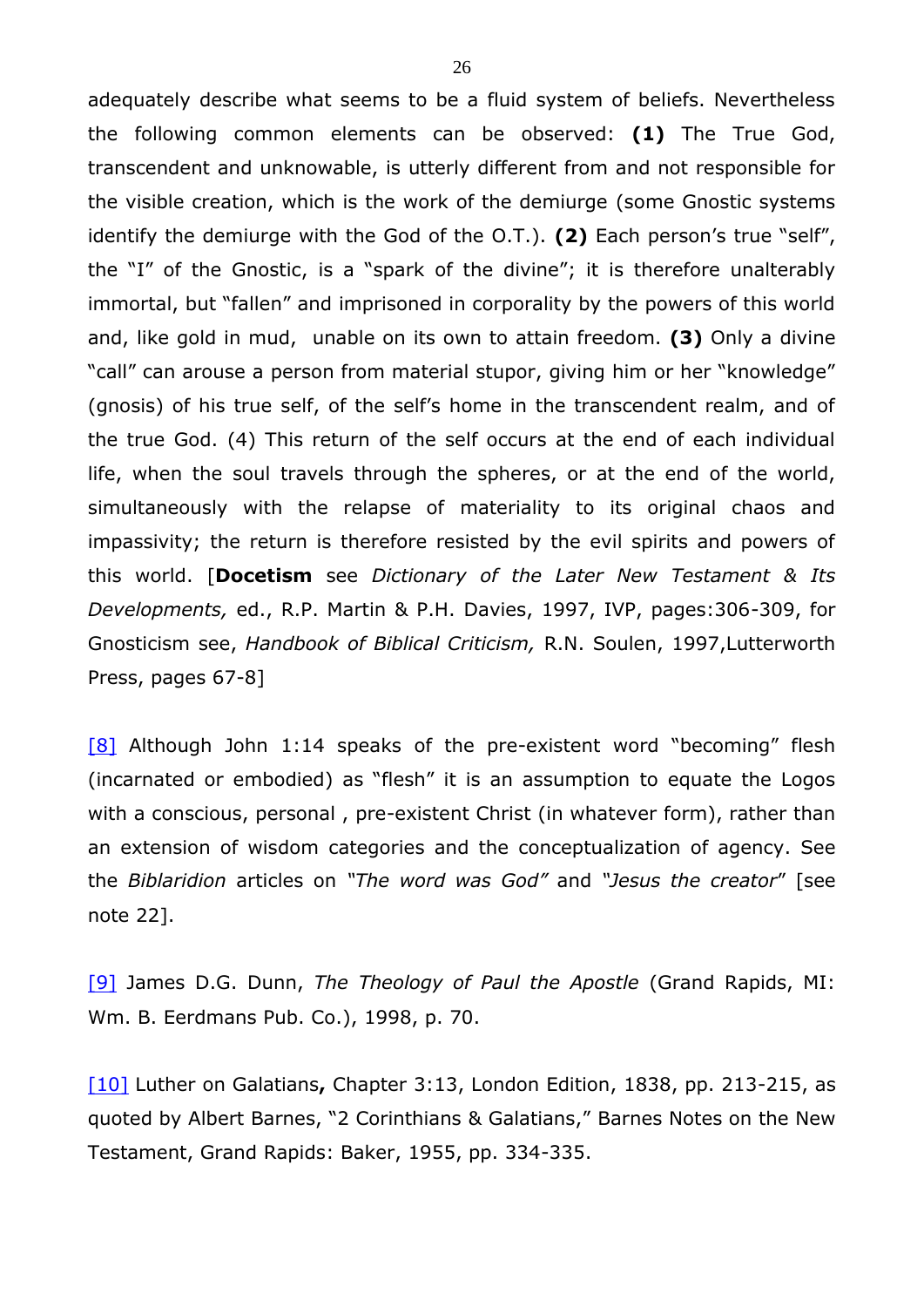<span id="page-26-0"></span>[\[11\]](#page-4-0) *Satisfaction-Doctrine*, also known as "Vicarious Atonement" or "Substitutionary Atonement", is usually credited to St Anselm of Canterbury who formulated the idea into a cohesive systematic theology around 1000 AD. It is not necessarily, as we will see later, a reflection of what the Apostles or the early church believed, but was primarily a theory developed in the middle Ages - a thousand years *after* the Apostles. Satisfaction Doctrine is a systematic theory of the cross based in legal framework and centering in the idea that God must be appeased of satisfied before he can forgive. Satisfaction-Doctrine focuses on legal terms like *God's law, punishment, justice, payment,* and *debt*. In the middle Ages rationalistic theories and judicial systems were considered the highest way of thinking, whereas relational issues like *love, passion, and sacrifice* were considered "weak" because they were connected with what was considered feminine qualities. Thus the early church's understanding of the cross as illustrating the drama of God's passionate love struggling to liberate us from the power of sin and death was considered too "emotive" and thus "inferior" and was replaced with their legal model. Gustaf Aulen, the author of the classic work Christus Victor, writes: *"There lies behind this criticism a particular view of theology: an implied demand that the Christian faith must be clearly expressed in the form of rational doctrine".* **Vicarious Atonement vs. Christus Victor;** *understanding the Cross from the perspective of grace rather than legalism,*  2000 Derek Flood @<http://www.sharktacos.com/God/index.shtml#articles>

<span id="page-26-1"></span>[\[12\]](#page-4-1) Examples of this phrase in the LXX are found in Num 7:16 and Psa 40:6; and in the Greek New Testament in Gal 1:4 and Heb 10:6.8, 18, 26 -- as well as Rom 8:3. (Cp WJ Young, "Sin and Sin-Offering", Xd 50:531.)

<span id="page-26-2"></span>[\[13\]](#page-5-0) Wright comments; "This conclusion may initially appear striking, even startling. However one must insist that Paul has himself prepared the way for 5:21 with his metaphor of "ambassador" in the preceding verse. The whole point of the ambassadorial system, in the ancient as in the modern world, is that the sovereign himself (or herself) speaks through the agent. Paul stresses this: "God is making his appeal through us." It should therefore be no surprise

27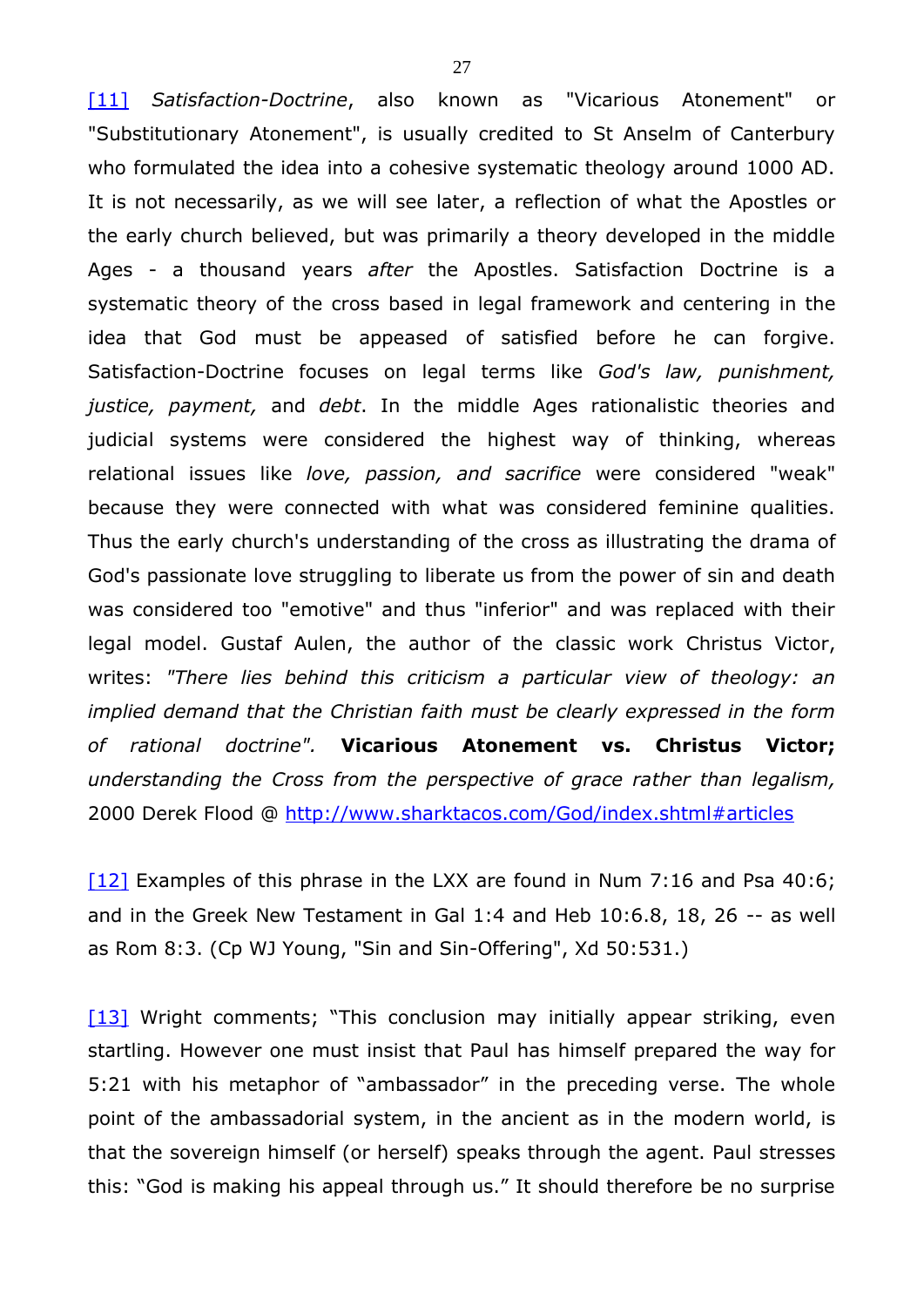that in his summing-up he should refer to himself as "becoming" the "righteousness," that is, the "covenant faithfulness," of God. If that covenant faithfulness was revealed climactically in the death of Jesus Christ, as Paul says in Romans 3:21-26 it is natural that the work of one who speaks "on behalf of Christ" (5-20 [bis]) should also be such a revelation, especially when the one so speaking is also acting out, in his own physical body, that same death (4:10, etc). If Paul as an ambassador has any inadequacies, they are dealt with in the death of Christ; if he has a message to deliver, it is because he has become, by the Spirit the incarnation of the covenant faithfulness of God. Indeed, it is Paul's strong pneumatology, coming on top of his strong *theologia crucis*, that rescues this striking idea from being in any way triumphalistic, except in the (highly paradoxical) sense of 2:14."

**N.T. Wright, On Becoming the Righteousness of God, 2 Corinthians 5:21,** (Originally published in *Pauline Theology, Volume II*, ed. D. M. Hay: Augsburg Fortress, Minneapolis, 1993, 200–208.) [http://www.ntwrightpage.com/Wright\\_Becoming\\_Righteousness.pdf.](http://www.ntwrightpage.com/Wright_Becoming_Righteousness.pdf)

<span id="page-27-0"></span> $[14]$  F.F. Bruce observes; "To be born under law, as he was (Gal.4:4), involves no curse, if one keeps the law. And this Christ did according to Paul (2 Cor.5:21), by his lifelong obedience (cf.Rom.5:19) he remained immune from the curse of the law, yet the circumstances of his death brought him unavoidably under that curse. The text which Paul quotes to this effect had reference originally to the exposure of the corpse of an executed criminal: 'if a man has committed a crime punishable by death, and you hang him on a tree [pole], but you shall bury him the same day, for a hanged man is accursed by God; you shall not defile your land which Yahweh your God gives you for an inheritance' (Dt.21:22f.)." Bruce refers to the OT instances of Baal-peor (Num.25:4) when the chiefs of the people were hanged for covenant –violation and the hanging of the seven sons of Saul before Yahweh (whose displeasure on this occasion had been manifested by a famine).

F.F. Bruce, *The Epistle to the Galatians*; A Commentary on the Greek Text (1982, Paternoster Press), pp.165, 166.

<span id="page-27-1"></span>[\[15\]](#page-5-2) To "impute" is one of several renderings of the verb *logizomai* in the NT, others include "numbered, reckoned, counted and laid to the account of."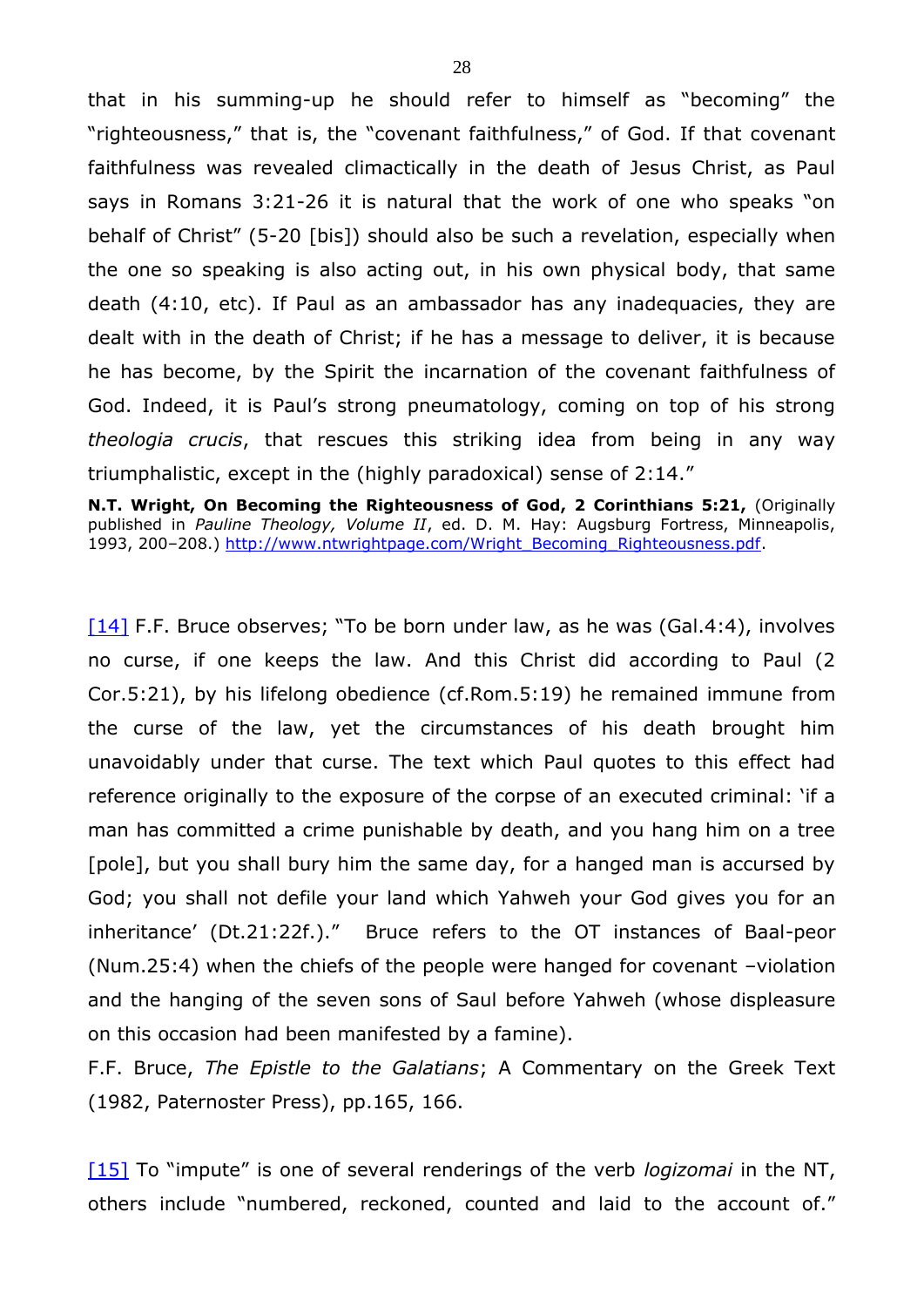Among all the occurrences we never encounter the imputation of sin, only the imputation of righteousness (i.e., to Abraham in Rom.4, Jas. 2:23; Gen.15:6) because of his belief in God's promises. Moses offered to make vicarious atonement for Israel at the golden calf incident; "Oh, this people have sinned a great sin, and made them gods of gold. Yet now if thou wilt forgive their sin; and if not, blot me I plead thee out of thy book which thou hast written. And the Lord said unto Moses, Whoso hath sinned against me, him will I blot out of my book. Therefore now, go, lead the people unto the place of which I have spoken unto thee: behold mine Angel shall go before thee: nevertheless on the day when I visit their sin upon them" (Ex.32:31-34). God would not accept the Mediator of the Old Covenant as a substitute; his ways are *"equal"* – *"the soul that sinneth it shall die"* (Ezek.18) and Israel were rebuked by the prophet Ezekiel for misrepresenting divine justice.

<span id="page-28-0"></span>[\[16\]](#page-5-3) Jesus alludes in John 3:14, 15 to the incident in Numbers 21:9 and parallels this with his own lifting up. Note that those bitten by the serpents had to look upon the brass serpent (in faith one presumes) in order to reverse the effect of the bite – death. The "serpent" is obviously a metaphor for sin (Gen.3:15) Jesus' self-identification with the serpent demonstrates that he understood his death as the defeat of sin and as having a redemptive effect that would draw *all men* (irrespective of race) to him. The parallel between Jesus' body on the cross with the defeat of the serpent and the *protoevangelum* in Genesis 3:15, suggests that we are dealing with ontological sin.

<span id="page-28-1"></span>[\[17\]](#page-9-0) James D.G. Dunn, *Christology in the Making*, (1989, second edition, SCM Press), p.111-112.

<span id="page-28-2"></span>[\[18\]](#page-9-1) ORIGINAL SIN AS PRIVATION; *An Inquiry into a Theology of Sin and Sanctification* by Leon O. Hynson

<span id="page-28-3"></span>[\[19\]](#page-10-0) See William Dryness, *Themes in Old Testament Theology*, (Paternoster Press, 1997) chapter 4 –Man and Woman.

<span id="page-28-4"></span>[\[20\]](#page-14-0) Jonathan Magonet, *A Rabbi's Bible* (SCM Press, 1991), p.111-122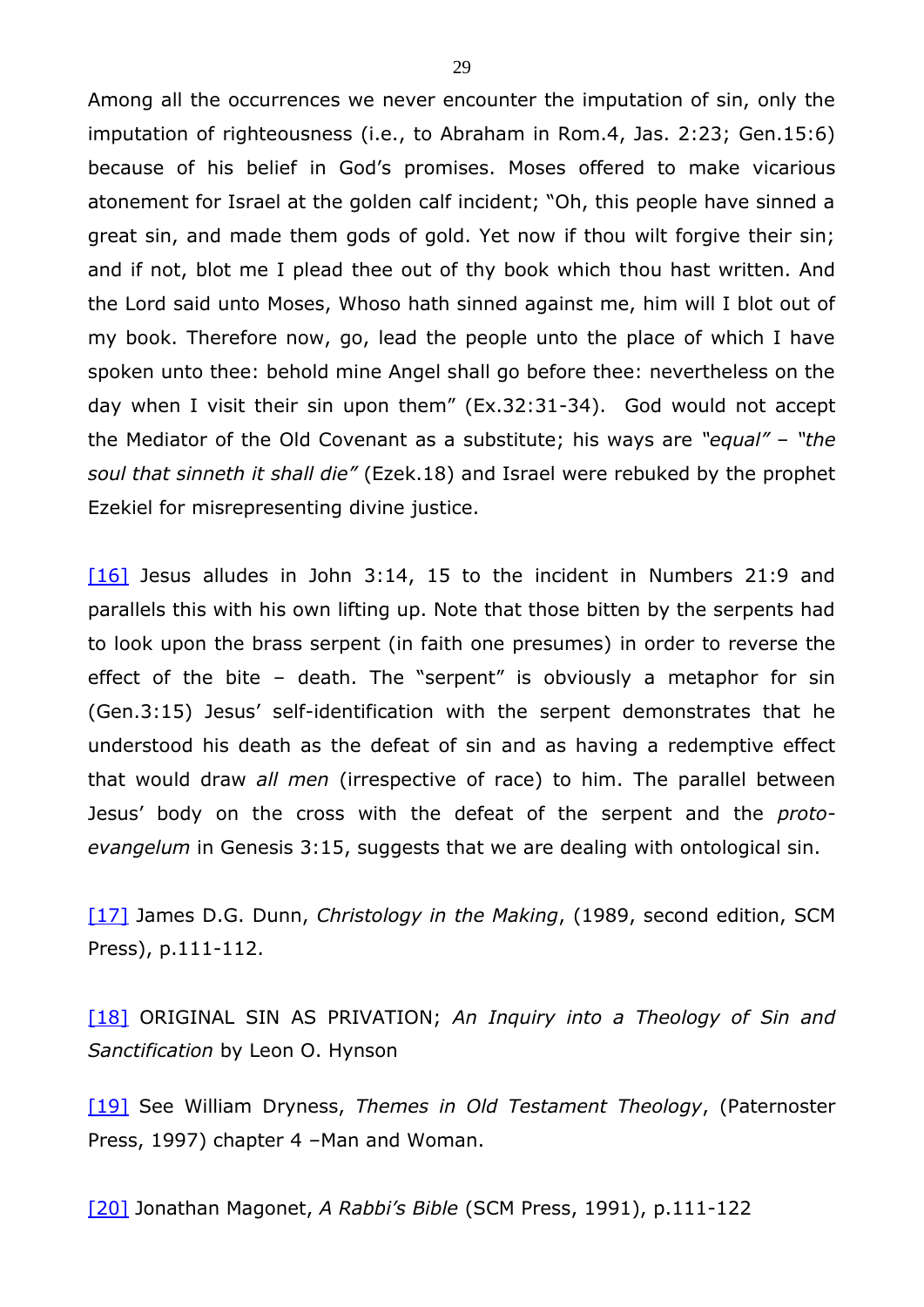<span id="page-29-0"></span> $[21]$  The fig tree is used by the synoptic gospels as a symbol for exclusivist Judaism and nationalism – Israel under the law (Mtt.21:19-21:24:32; Mk.13:28; Lk.13:6, 7 see also Rev.6:13).

<span id="page-29-1"></span>[\[22\]](#page-15-0) Agency –see the *Biblaridion* article*: An examination of the creative agency centred in Jesus* @ [http://www.biblaridion-online.net/pdf\\_archive/2007q2/creator.pdf](http://www.biblaridion-online.net/pdf_archive/2007q2/creator.pdf)

<span id="page-29-2"></span>[\[23\]](#page-15-1) Jesus himself gives the following reason (in Mt.3:15) for his baptism: *"Let it be so now; it is proper for us to do this to fulfill all righteousness."* The saying remains an enigma to most commentators, Murray writes; "A. Fridrichsen suggests that it is simplest to view this saying as a declaration of our duty to accomplish all that God asks of us; only in the application before us it is evident that Jesus has received an intimation that God desires Him to be baptized. Leenhardt agrees with this motif of obedience but pursues further the thought of the righteousness of God that leads Jesus to baptism….[p.49]..Oscar Cullmann interprets it as meaning that Jesus had to be baptized, because his baptism prefigured the event in which He was to achieve a righteousness on behalf of all [p.53]. However, considering the Matthean penchant for midrashic employment of Deuteronomy and Jesus' own use of the book during his wilderness temptation, it is possibly an allusion to Deut.24:12; "You shall in any case return the pledge to him again when the **sun goes down**, that he may sleep in his own garment and bless you; and **it shall be righteousness to you** before the Lord your God." The case in question is when a garment was taken from a poor man as collateral for a loan. The poor man must have the garment returned to him every night in order to sleep (the large garment was often used to carry their provisions, as well as wrap themselves in, in the day, and sleep in at night, it being their only substitute for a bed). The garment in the Matthean parable of the wedding feast signifies baptism (Mt.22:11) and is a metaphor for sanctification in the OT –'taking away the filthy garments' (Zech.3: 3, 4); God made the first garments to cover the nakedness of man and Jesus by his baptism demonstrates his solidarity with fallen man. If this is the case then the "righteousness" that Jesus fulfils is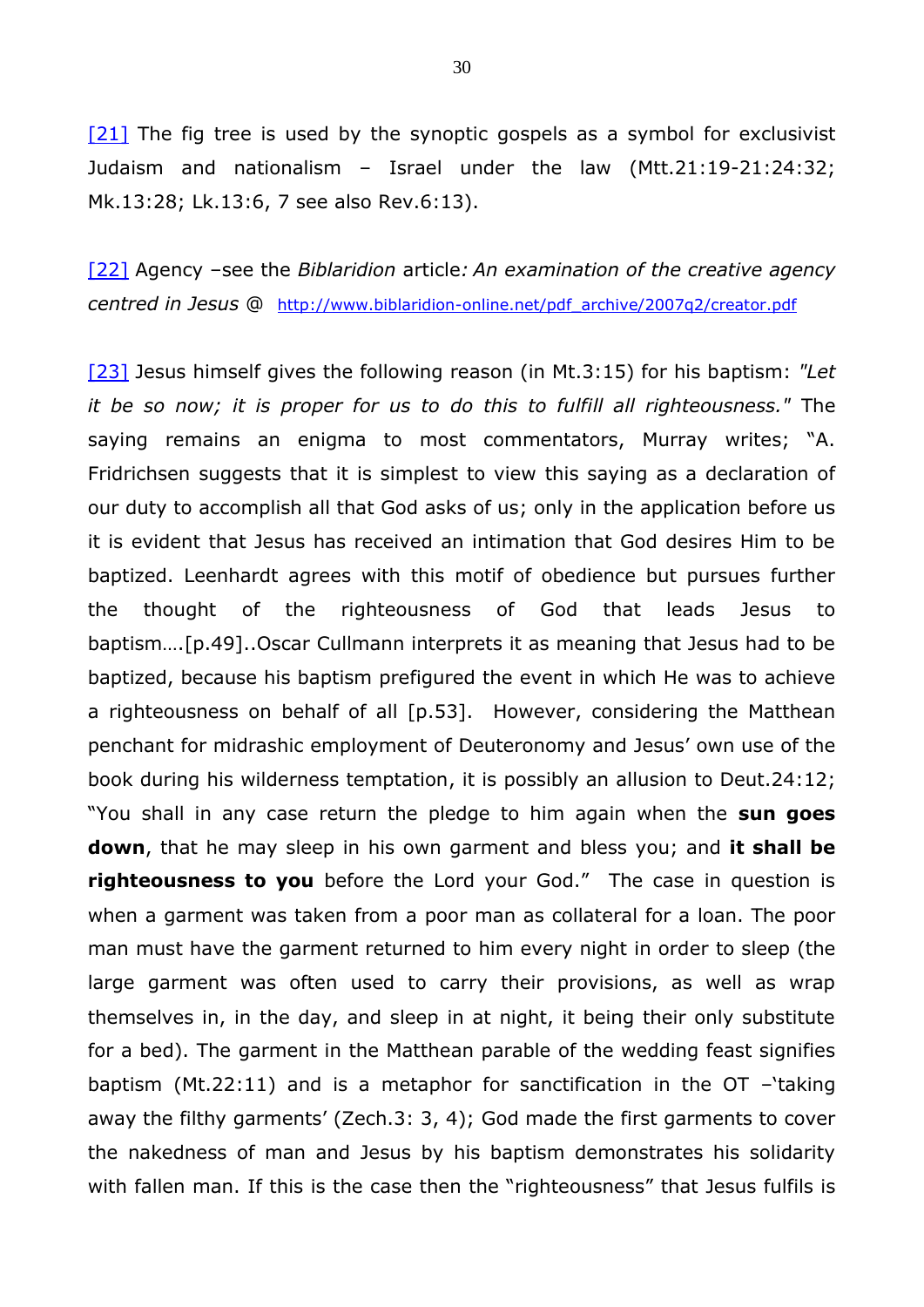that covenant righteousness of Gen.15:6; "And he (Abram) believed in the LORD; and he counted it to him *for righteousness*." While Abraham is still in the sleep of death (horror of great darkness, v.12) at the going down of the sun – Jesus, *puts on the garment of covenant righteousness imputed to Abraham and fulfils it.* Abraham (the poor man) now sleeps in the garment of imputed righteousness and will be "clothed" permanently, *at the resurrection*, with the righteousness that Christ has fulfilled. Interestingly enough, it is in the very chapter where the Israelites accuse God of imputing the sins of the fathers to the children, that we find reference to this Deuteronomistic precept of righteousness: "Neither hath oppressed any, hath not withholden the pledge, neither hath spoiled by violence, but hath given his bread to the hungry, and hath covered the naked with a garment" (Ezek.18:16).

<span id="page-30-0"></span>[\[24\]](#page-15-2) Murray writes; "Above all there is manifest in His words and deeds a unique relation to the divine sovereignty, by which He proclaimed its imminent coming and spoke and acted in its present power. In that consciousness He forgave sins (Mt.11.20 ff), demanded repentance of all (Mk.1.15) and proclaimed the higher righteousness (Mt.5-7), befriended publicans and sinners, but ever as a physician of the sick (Mk.2.17) and shepherd who seeks to save the lost (Lk.15.3 ff, 19.10). Jesus had a ministry to all, and we sense the distance He felt between Himself and those to whom He ministered; such a 'distance' is presumed in the way that Jesus addresses His hearers as, '*You*, who are evil' (Mt.7.11), to which no counterpart exists in His teaching, '*We*, who are evil'. Such features belonged, as far as we know, to the teaching and work of Jesus from the beginning of His ministry; they are seen in yet more impressive clarity as He advances to His death as a ransom for the many (Mk.10.45) and speaks in terms of being Assessor and Judge in the last day (Mt.10.32 f, 25.31 ff). He who so taught, lived and died, with a moral consciousness that did not falter from the baptism to the cross, was assuredly not baptised as a sinner seeking mercy of the Judge; if it was for sins, it was not His own."